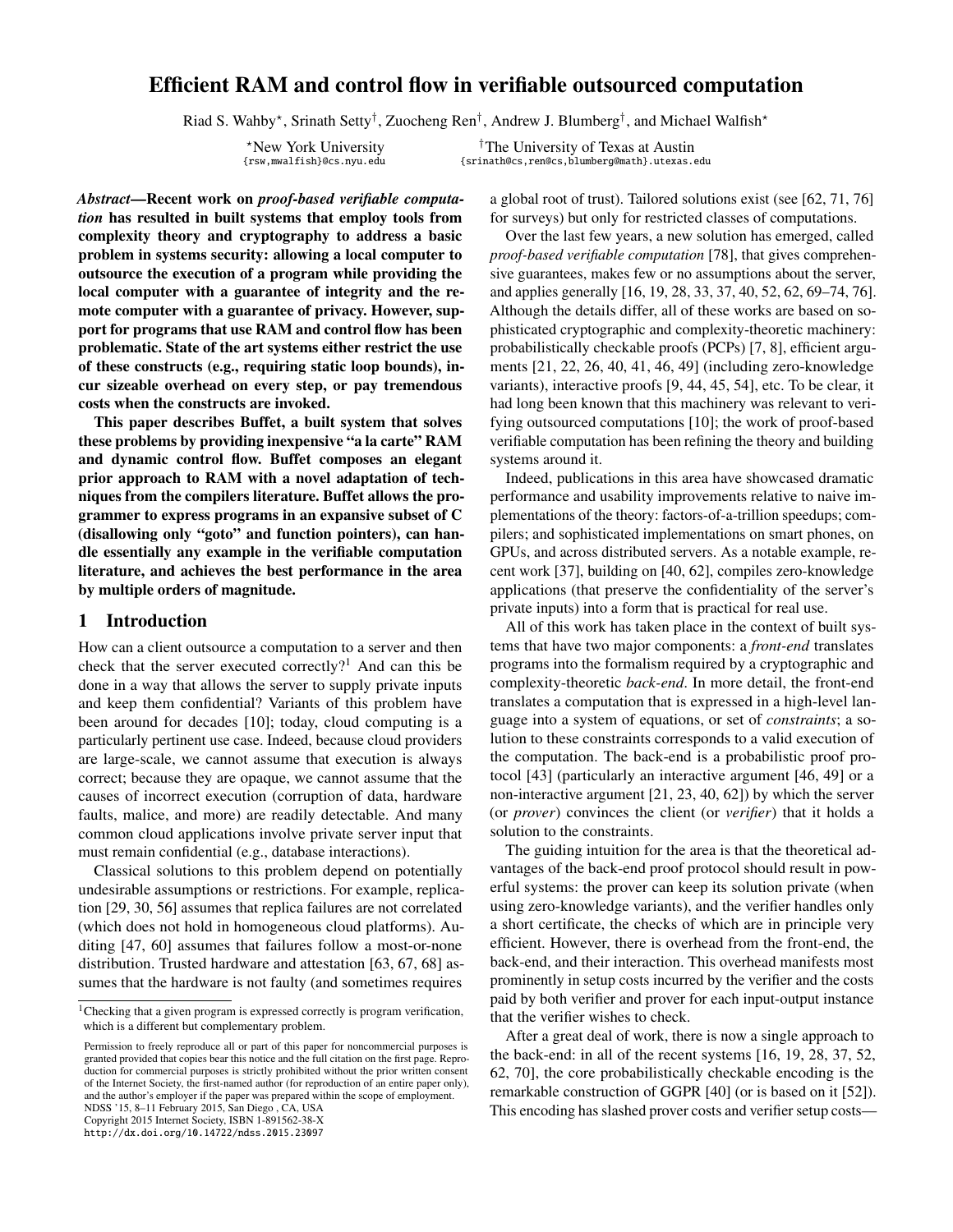though neither cost is low by usual systems standards. Furthermore, there has been a real victory: the verifier's per-instance costs are genuinely inexpensive. In fact, under certain usage models [\[14,](#page-13-4) [28,](#page-14-14) [34\]](#page-14-33), the verifier's total costs (amortized setup plus incremental) can be considered practical.

The front-end has also been a locus of activity, but the situation there is far less clear. Currently, there is a tradeoff between programmability and costs [\[19,](#page-14-13) §5.4; [78,](#page-14-11) Fig. 2], specifically the verifier's setup and the prover's costs. These costs are driven by the number of constraints required to represent a computation. The tradeoff is clear from the two major front-end approaches.

One approach is BCTV [\[19\]](#page-14-13), which is currently the state of the art in an elegant line of work [\[15,](#page-14-34) [16\]](#page-14-12). Here, the constraints represent the unrolled execution of a general-purpose MIPS-like CPU, called TinyRAM [\[17\]](#page-14-35); one of the inputs to the constraints is a program expressed in this CPU's assembly language. In BCTV, the representation of RAM operations uses a clever technique [\[15\]](#page-14-34) based on permutation networks ([§2.3\)](#page-3-0).

A principal advantage of BCTV is that the programmer can use standard C (to produce the assembly program); this is the best programmability in the verifiable computation literature. Furthermore, BCTV allows the verifier's setup work to be reused across different computations. The principal disadvantage is cost. For a computation that takes *t* program steps, the constraints include *t* copies of the simulated CPU's fetchdecode-execute loop; that is, every program step incurs the cost (in number of constraints) of the CPU's fetch-decode-execute logic. On top of that, each of those *t* steps brings additional constraints to verify RAM operations.

The other front-end approach is to require the programmer to write in a subset of C that is carefully restricted to allow a line-by-line translation from the program to constraints; for each line of code, the resulting constraints contain designated logic to verify that line. The state of the art here is embodied in Pantry [\[28\]](#page-14-14), which builds on, and includes the functionality of, its predecessors: Pinocchio [\[62\]](#page-14-8) and Zaatar [\[70\]](#page-14-32).<sup>2</sup> Often, the representation that arises is very concise; for example, adding two variables costs only one constraint. An important exception is RAM: each load or store results in multiple invocations of a cryptographic hash function, each of which is translated into constraints. Although this technique is far less expensive (for all but the smallest memories) than prior RAM representations [\[62,](#page-14-8) [70,](#page-14-32) [72\]](#page-14-36), the technique is still costly in absolute terms.

Pantry's advantages are roughly the inverse of BCTV's. Depending on the computation, Pantry can handle executions of comparatively long lengths. Also, it pays for RAM operations only when they are used. On the other hand, the price of those RAM operations, in number of constraints, is very high—far higher than BCTV's per-operation cost [\[19,](#page-14-13) §5; [28,](#page-14-14) §8.1]. Furthermore, the subset of C that is exposed to the programmer lacks key constructs, most notably data dependent control flow.

This analogy is inexact, but if a Pantry constraint representation is like an ASIC, then BCTV is like a CPU that is controlled with software. Unfortunately, in the context of verifiable computation, both the cost of BCTV's generality and the restriction on Pantry's programmability present severe obstacles to practicality. This state of affairs raises a natural question: *Can we achieve excellent programmability (that is, present the programmer with a language that is very close to standard C) together with an efficient translation into constraints?* To that end, this paper makes the following contributions:

- 1. We design and build a new system, called *Buffet*, that answers the above question in the affirmative. Buffet incorporates the following technical innovations:
	- Buffet composes BCTV's RAM abstraction with the lineby-line compilation approach of Pantry, resulting in a Pantry-BCTV hybrid approach to RAM ([§3\)](#page-5-0).
	- Buffet achieves nearly the expressiveness of BCTV without an underlying CPU abstraction, by adapting loop flattening techniques from the compilers literature ([§4\)](#page-7-0). Buffet supports all of C except goto and function pointers.
- 2. We develop a conceptual framework for understanding Pantry and BCTV as points on the same design spectrum, thereby providing a unified description of the state of the art verifiable computation approaches ([§3.3,](#page-7-1) [§4.3\)](#page-9-0). The resulting perspective directly enabled the design of Buffet.
- 3. We carry out a three-way performance comparison, based on implementations of Buffet, BCTV, and Pantry ([§5\)](#page-9-1). Besides experimentally evaluating Buffet, this study carefully compares Pantry and BCTV, which is the first detailed comparison of these approaches.

The result is the best of both worlds: Buffet has the best performance in the literature (orders of magnitude better than BCTV and Pantry) and supports almost all of standard C.

There are some disadvantages to Buffet, compared to BCTV. Buffet has worse amortization behavior in terms of what computations the setup cost can be reused over. Moreover, Buffet does not provide a machine abstraction, which could hinder higher-level programmability. However, as discussed in Section [7,](#page-13-5) we believe that both issues are more pronounced in principle than they will be in practice.

The most significant limitation of Buffet is one that is endemic to this research area: in every system released so far, the prover overhead and setup costs are still too high to be considered truly practical. Nevertheless, we regard Buffet as substantial progress: we believe that it is close to optimal, at least until the next breakthrough on the back-end occurs.

## <span id="page-1-0"></span>2 Background

This section presents the general framework in which Pantry [\[28\]](#page-14-14) and BCTV [\[16,](#page-14-12) [19\]](#page-14-13) operate, and then gives details on each of them. Parts of this description are influenced by prior work [\[19,](#page-14-13) [62,](#page-14-8) [70,](#page-14-32) [76,](#page-14-10) [78\]](#page-14-11); most notably, there are textual debts to Pantry [\[28\]](#page-14-14). Our description is tailored to the problem of verifying outsourced deterministic computations [\[39,](#page-14-38) [44\]](#page-14-27).

<sup>2</sup>There is recent work at the forefront of performance that handles set operations efficiently [\[52\]](#page-14-18), using the same line-by-line compilation approach. There is also a cousin of this approach represented by a different line of work [\[33,](#page-14-15) [73,](#page-14-37) [74,](#page-14-20) [76\]](#page-14-10). But these works are targeted to particular classes of computations so fall outside of our focus. (See Section [6.](#page-12-0))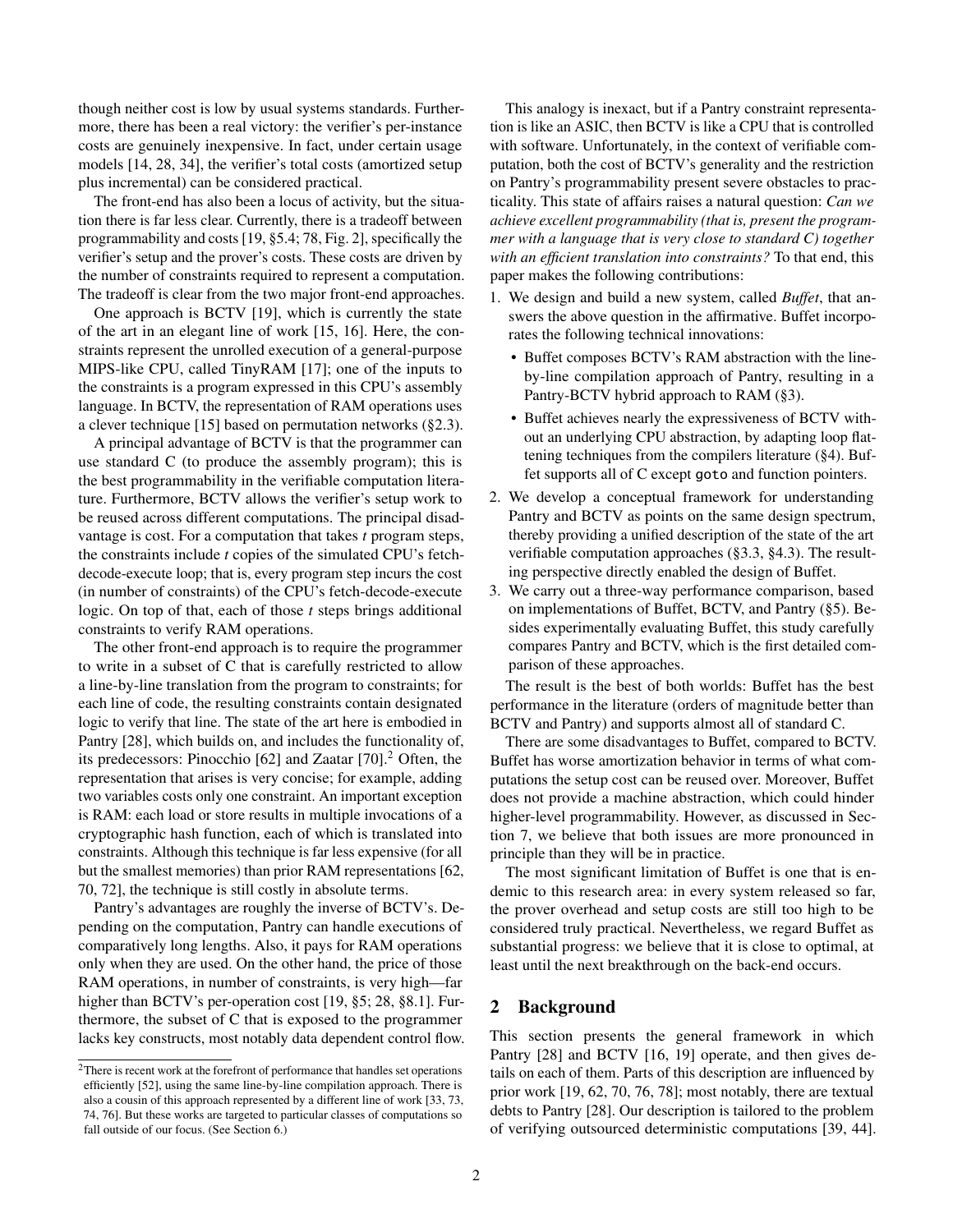However, Buffet itself and many of the prior systems (including BCTV, Pantry, and Pinocchio [\[62\]](#page-14-8)) handle a more general problem—a *zero-knowledge proof of knowledge* [\[21,](#page-14-21) [40\]](#page-14-17)—in which the prover can supply inputs to the computation and keep them private (for example, a private database for which the verifier knows a digest [\[19,](#page-14-13) [28,](#page-14-14) [62\]](#page-14-8)).

## <span id="page-2-1"></span>2.1 Overview and framework

Existing systems (BCTV, Pantry, etc.) enable the following. A client, or verifier  $V$ , sends a program  $\Psi$ , expressed in a highlevel language, to a server, or prover  $P$ .  $V$  sends input x to  $P$  and receives output *y*, which is supposed to be  $\Psi(x)$ . *V* also receives a short certificate that it can efficiently and probabilistically *check* to determine whether *y* is in fact  $\Psi(x)$ . There are no assumptions about whether and how  $P$  malfunctions, though there is an assumed computational bound on  $P$ . The guarantees are probabilistic, over  $V$ 's random choices. They are as follows. *End-to-end Completeness*: If  $y = \Psi(x)$ , then a correct P makes V accept *y* with probability 1. *End-to-end Soundness*: If  $y \neq$  $\Psi(x)$ , then V's checks pass with less than  $\epsilon$  probability, where  $\epsilon$  is very small. The existing systems work in three steps:

- 1. **Compile, produce constraints.**  $V$  and  $P$  compile the program into a system of equations over a set of variables, including *x* and *y*. The equations have a solution if and only if  $y = \Psi(x)$ .
- 2. Solve.  $P$  identifies a solution.
- 3. Argue.  $P$  convinces  $V$  that it has indeed identified a solution, which establishes for  $V$  that  $y = \Psi(x)$ .

This paper's focus is the front-end (steps 1 and 2); the Pantry and BCTV instantiations of this component are described in Sections [2.2](#page-2-0) and [2.3,](#page-3-0) respectively.

As a consequence of this focus, we fix a common back-end (step 3) for all systems under investigation. We can standardize this way because Buffet, Pantry, and BCTV (and many prior systems for verifiable computation) are modular: their front-ends can work with each other's back-ends. Our common back-end is the Pinocchio protocol [\[62\]](#page-14-8) (as implemented and optimized by libsnark  $[3]$ .<sup>3</sup> Pinocchio is a descendant of GGPR [\[40\]](#page-14-17),which we summarize below; details and formal definitions appear elsewhere [\[19,](#page-14-13) [23,](#page-14-31) [40,](#page-14-17) [62,](#page-14-8) [70\]](#page-14-32).

For our purposes, GGPR is a *zero-knowledge SNARK (Succinct Non-interactive Argument of Knowledge) with preprocessing* [\[21,](#page-14-21) [40\]](#page-14-17), which is to say that it is a protocol with the following structure and properties. There are two parties, a verifier and prover; the input to the protocol is a set of equations (or  $constrains$ <sup>4</sup>  $C$ , to which the prover purportedly holds a solution (or *satisfying assignment*), *z*. In the verifiable computation context, the constraints and solution are generated by steps 1 and 2 above. In a separate setup phase, the verifier, or some entity that the verifier trusts, follows a randomized algorithm to

non-deterministic inputs" [\[19,](#page-14-13) [62\]](#page-14-8).

generate, and encode, a query. Online, for each new  $(x, y)$  pair, the prover responds to the encoded query with a certificate; the verifier checks the certificate, and accepts or rejects it. GGPR has the following properties:

- *Completeness*: If there is a satisfying assignment to  $C$ , a correct prover causes the verifier's checks to accept.
- *Proof of knowledge*: If the prover does not have access to a satisfying assignment *z*, then—except with very small probability—the prover's purported certificate causes the verifier to reject. One can use this property and the prior one, Completeness, to show that the full system (front-end plus back-end) meets the End-to-end Completeness and Soundness properties stated earlier [\[28,](#page-14-14) Apdx. A].
- *Zero-knowledge*: The protocol provides no information to the verifier—beyond what the verifier can deduce itself about the values in *z*. In particular, the protocol reveals no information to the verifier about any input supplied by the prover, *provided that input cannot be easily guessed*. (As with prior work [\[16,](#page-14-12) [19,](#page-14-13) [62\]](#page-14-8), our evaluated examples ([§5\)](#page-9-1) do not have private prover input. However, Buffet supports the property, and example applications of it are evaluated elsewhere [\[14,](#page-13-4) [28,](#page-14-14) [37\]](#page-14-16).)
- *Efficiency*: We detail costs in Section [2.4.](#page-4-0) For now, we note that the verifier's check is fast and the prover's response is short. The principal costs are the setup work and the prover's work to generate the certificate.

#### <span id="page-2-0"></span>2.2 Pantry

Step 1: Compile, produce constraints. The programmer expresses a computation  $\Psi$  in a subset of C. This subset [\[28,](#page-14-14) [62,](#page-14-8) [70\]](#page-14-32) contains loops (with static bounds), functions, structs, typedefs, preprocessor definitions, if-else statements, explicit type conversion, and standard integer and bitwise operations. In addition, Pantry includes a RAM abstraction.

Using a compiler [\[27,](#page-14-39) [55,](#page-14-40) [62,](#page-14-8) [70,](#page-14-32) [72\]](#page-14-36),  $V$  and  $P$  transform  $\Psi$ into a set of constraints  $C$  over  $(X, Y, Z)$ , where  $X$  and  $Y$  are vectors of variables that represent the inputs and outputs; we call the variables in *Z* intermediate variables. Let  $C(X=x, Y=y)$ mean  $C$  with  $X$  bound to  $x$  ( $V$ 's requested input) and  $Y$  bound to *y* (the purported output). Note that  $C(X=x, Y=y)$  is a set of constraints over *Z*.  $\mathcal{C}$  is constructed so that for any *x* and *y*, we have:  $y = \Psi(x)$  if and only if  $C(X=x, Y=y)$  is satisfiable (by some *Z*=*z*). Step 3 ([§2.1\)](#page-2-1) then works over  $C(X=x, Y=y)$ .

A basic example [\[27,](#page-14-39) [28\]](#page-14-14) is the computation add-1, whose corresponding constraints are  $C = \{Z - X = 0, Z + 1 - Y = 0\}$ : for all pairs  $(x, y)$ , there is a  $Z=z$  that satisfies  $C(X=x, Y=y)$  if and only if  $y = x + 1$ .

Some technical points: The domain of all variables is a large finite field,  $\mathbb{F}_p$  (the integers mod a prime *p*); *p* typically has at least 128 bits. Also, each constraint has degree 2 and is of a particular form, described elsewhere [\[62,](#page-14-8) [70\]](#page-14-32). Constraint variables are represented by upper-case letters  $(X, Y, Z, \ldots);$ concrete values taken by those variables are represented by lower-case letters  $(x, y, z, \ldots)$ .

<sup>3</sup>An alternative is Zaatar's back-end [\[70\]](#page-14-32), which we have tested and run with our Pantry, BCTV, and Buffet front-end implementations. This back-end [\[46,](#page-14-25) [71,](#page-14-9) [72\]](#page-14-36) includes a linear PCP constructed from GGPR's QAP formalism [\[40\]](#page-14-17). <sup>4</sup>Throughout this paper, we refer to the back-end as working with "constraints". Another name for the same formalism is "arithmetic circuits with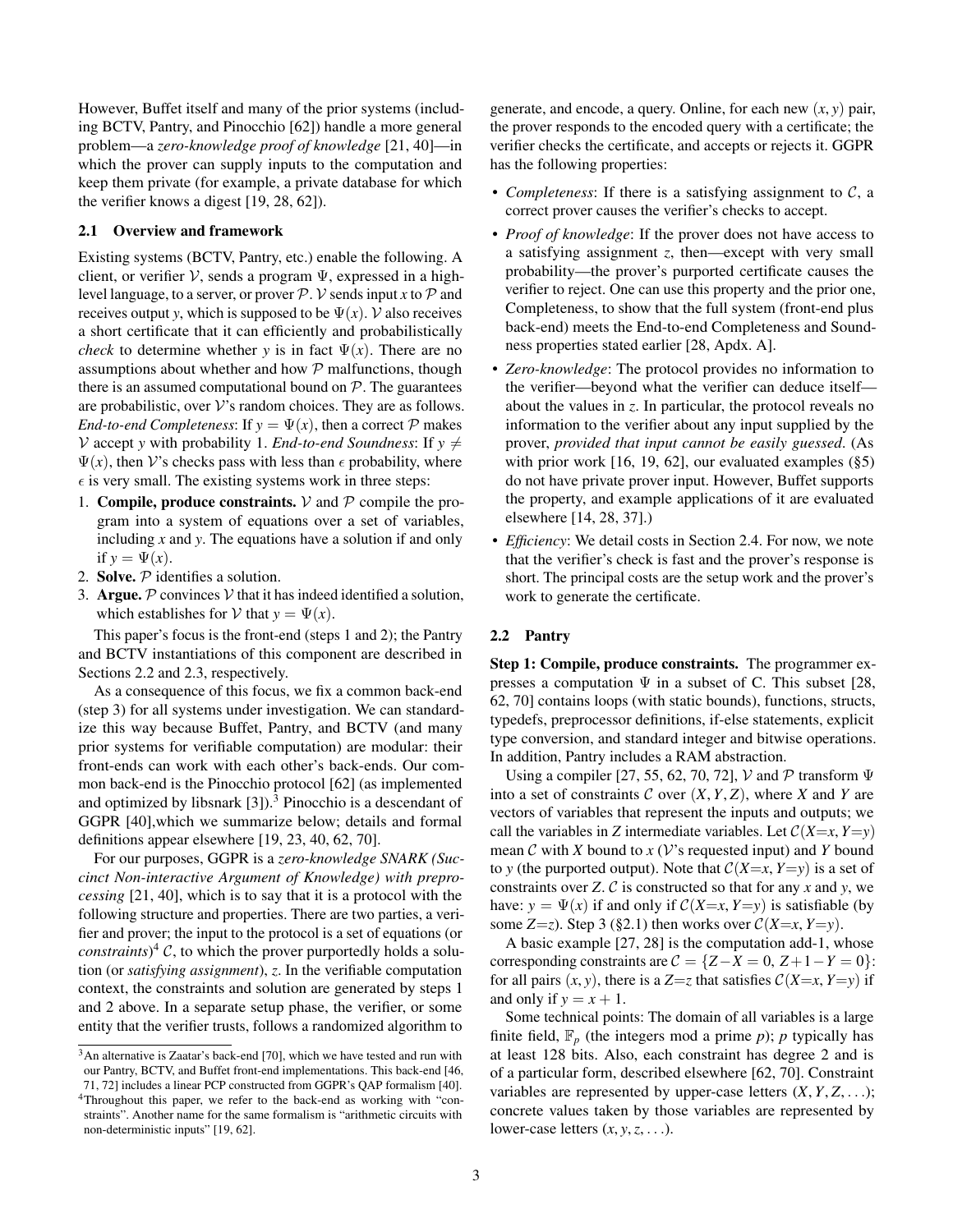<span id="page-3-1"></span>if (21 == 1) { 
$$
\{0 = M_0(Z_1 - 1),
$$
  
\n22 = 10;  
\n} else if (21 == 2) { 
$$
\{0 = M_0(Z_2 - 10),
$$
  
\n22 = 20;  
\n
$$
\{22 = 20\};
$$
  
\n
$$
\{0 = (1 - M_0)(M_2(Z_1 - 1) - 1),
$$
  
\n} else { 
$$
\{0 = (1 - M_0)(M_1(Z_2 - 20)),
$$
  
\n
$$
\{0 = (1 - M_0)(1 - M_1)(M_3(Z_1 - 2) - 1)\},
$$
  
\n
$$
\{0 = (1 - M_0)((1 - M_1)(Z_2 - 100))\}
$$
  
\n
$$
\{0 = (1 - M_0)((1 - M_1)(Z_2 - 100))\}
$$
  
\n(a) Source.  
\n(b) Constraints.

FIGURE 1—A conditional statement and corresponding constraints, under Pantry. For clarity, constraints with degree greater than two are not expanded.

Compilation process. Given a program, the compiler unrolls loops (each iteration gets its own variables) and converts the code to static single assignment (details are described in [\[27\]](#page-14-39)). The compiler then transforms each line into one or more constraints. Arithmetic operations compile concisely. For example, the line of code  $z3=z1+z2$ ; compiles to  $Z_3 = Z_1 + Z_2$ .

As in all of the works that use large finite fields to represent computations [\[16,](#page-14-12) [27,](#page-14-39) [62,](#page-14-8) [70,](#page-14-32) [72\]](#page-14-36), inequality comparisons and bitwise operations cost ≈*w* constraints, where *w* is the bit width of the variables in question.

Conditional branches include constraints for both branches. As an example, Figure [1](#page-3-1) illustrates a simple if-else statement and the corresponding constraints.

RAM. Pantry includes primitives for verifiable remote state, called GetBlock and PutBlock. Each of these primitives compiles into constraints that represent the operation of a collisionresistant hash function,  $H(\cdot)$ . One way to use GetBlock is for V to supply as part of the input to  $\Psi$  a hash (or digest) *d* of a remote input *b* that  $\Psi$  is supposed to work over (though  $V$ does not know *b*). Then, satisfying the constraints that represent GetBlock requires  $P$  to set the variables *B* so that  $H(B) = d$ .

Applying well-known techniques [\[24,](#page-14-41) [38,](#page-14-42) [53,](#page-14-43) [57\]](#page-14-44), Pantry uses GetBlock and PutBlock to create a RAM abstraction. Concretely, each Load and Store compiles into multiple GetBlock and PutBlock calls—and thus multiple invocations of  $H(\cdot)$ .

Step 2: Solve. To produce a satisfying assignment,  $P$  proceeds constraint-by-constraint. In cases when the solution is not immediate, a constraint has a compiler-produced *annotation* that tells  $P$  how to solve it. As an example, if  $Z_1$  and  $Z_2$  are already determined, then the solution to  $Z_3 = Z_2 + Z_1$  is immediate. But in the constraints that correspond to the if-else statement of Figure [1,](#page-3-1) the annotations tell  $P$  how to set  $M_0, \ldots, M_3$ . Similarly, to satisfy the constraints that represent GetBlock (and in response to a PutBlock), the annotations instruct  $P$  to interact with a backing store. We refer to such annotations and actions as being exogenous to the constraint formalism (the theoretical term is "non-deterministic input").

## <span id="page-3-0"></span>2.3 BCTV

As in Pantry, BCTV's constraints are over the finite field  $\mathbb{F}_p$ , and the constraints have input variables *X*, output variables *Y*, and intermediate variables *Z*.

<span id="page-3-2"></span>ProcessorState states[t]

 $state[0].pc = state[0].flag = 0$  $state[0].regs[0] = ... = state[0].regs[NUM\_REGS-1] = 0$ 

```
for S in [0, t-1):
```
state[S].instruction = LOAD(state[S].pc)

decode(state[S].instruction, &opcode, &target, &arg1, &arg2) next\_flag = state[S].flag

```
for i in [0, NUM_REGS):
   if (i != target):
      state[S+1].regs[i] = state[S].regs[i]
switch (opcode):
  case OP_ADD:
     state[S+1].regs[target] = arg1 + arg2
```

```
next\_flag = (arg1 + arg2) > REGISTER\_MAXbreak
case OP_CJMP:
   if (state[S].flag)
     state[S+1].pc = arg1break
case OP_LOAD:
  state[S+1].regs[target] = LOAD(arg1)
  break
```
state[S+1].flag = next\_flag

...

if (opcode != OP\_CJMP && opcode != OP\_CNJMP  $&$  opcode  $!=$  OP\_JMP $):$ state[S+1].pc = state[S].pc + 1

state[t-1].instruction = LOAD(state[t-1].pc)

decode(state[t-1].instruction, &opcode, &target, &arg1, &arg2) assert opcode  $==$  OP ANSWER

return arg1 // expands to  $Y = \text{arcl}$ 

FIGURE 2—Pseudocode for  $C_{\text{cpu}}$ , the constraints that represent TinyRAM's execution [\[17\]](#page-14-35). In the constraints, the for loop is unrolled: the constraints contain *t* repeated blocks, one for each iteration.

Step 1: Compile, produce constraints. The programmer expresses a computation  $\Psi$  in standard C, and then runs a compiler to transform  $\Psi$  to an assembly program for a simulated MIPSlike CPU called TinyRAM [\[16,](#page-14-12) [17,](#page-14-35) [19\]](#page-14-13); we notate this program text  $x_{\Psi}$ . The programmer must statically bound *t*, the number of machine steps required to execute  $x_{\Psi}$  on the simulated CPU. The constraints themselves are produced by  $V$  and  $\mathcal P$  in a separate, offline step that is parameterized by *t*. The constraints decompose into three subsets, described below.

CPU execution. The first set of constraints,  $C_{\text{cpu}}$ , represents the simulated CPU's execution, for *t* steps, purportedly starting with memory that contains  $x_{\Psi}$  and *x* and producing output *y* (this will be enforced below). The constraints have *t* repeated blocks; each has variables for the CPU's state (registers, flag, program counter, and instruction) and represents one fetchdecode-execute cycle, the logic for which is shown in Figure [2.](#page-3-2)

Any assignment (satisfying or otherwise) to  $\mathcal{C}_{\text{cpu}}$  corresponds to a purported *execution-ordered transcript* of the CPU: a list of its state at each step in the execution. In any *satisfying* assignment to  $\mathcal{C}_{\text{cpu}}$ , the variable settings correspond to the correct operation of the CPU, under the assumption that the results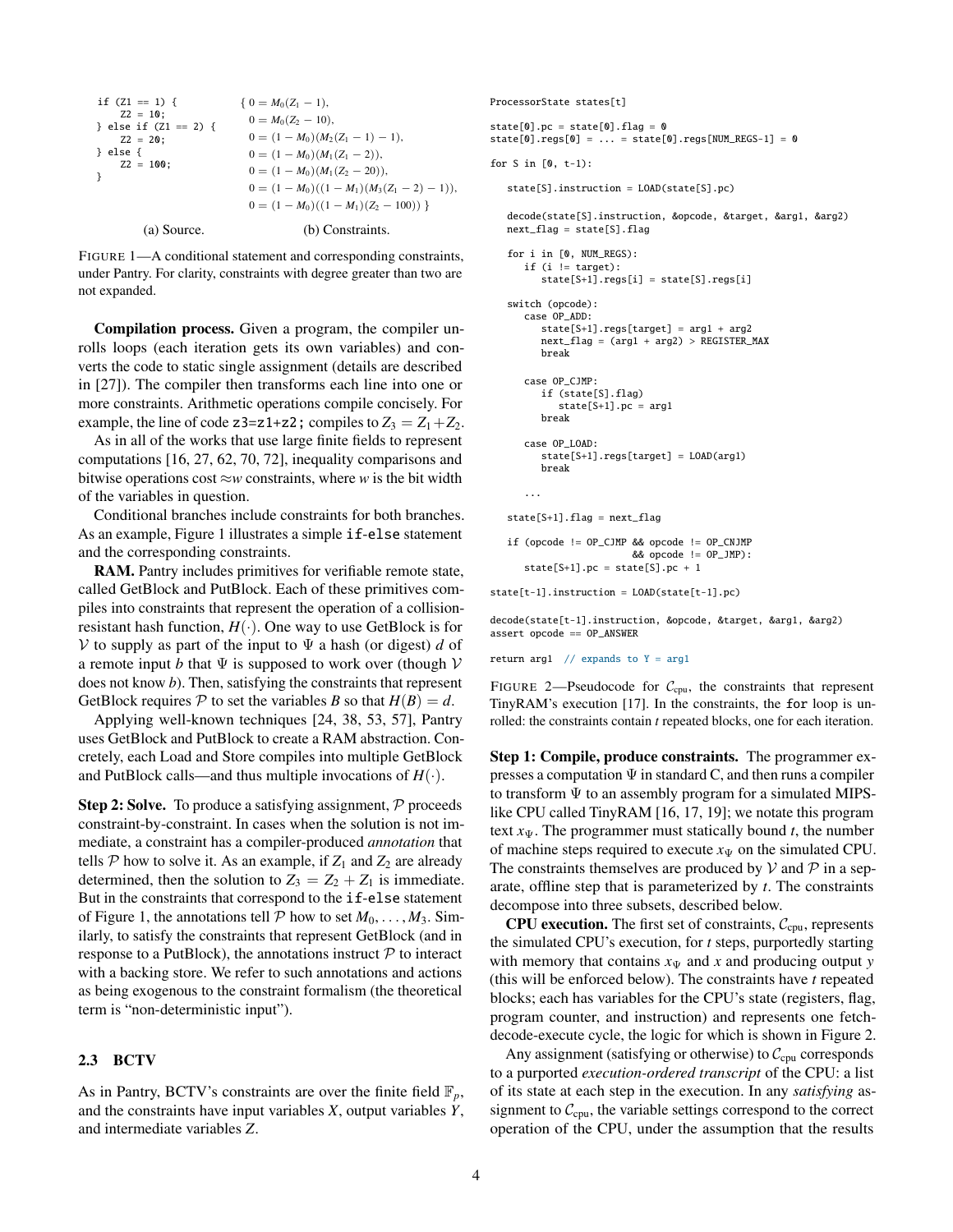of LOAD operations are correct; that is,  $C_{\text{cpu}}$  leaves LOAD target variables unconstrained. These variables are restricted by the next two sets of constraints.

Memory operations. Define an *address-ordered transcript* as a sort of the execution-ordered transcript by memory address, with ties broken by execution order. Observe that in an addressordered transcript, each LOAD is preceded either by its corresponding STORE or by another LOAD at the same address. Thus, one can establish the correctness of an address-ordered transcript by checking that sequential entries are *coherent*, meaning that a load from a memory cell returns the most recently stored value to that cell.

Leveraging these observations, the remaining constraints include variables that represent an address-ordered transcript,  $\mathcal T$ ; these constraints are satisfiable if and only if  $\mathcal T$  is a sort of the execution-ordered transcript that is pairwise coherent. Specifically, the constraints are divided into two groups,  $C_{\text{perm}}$ and  $\mathcal{C}_{ck-sort}$ .  $\mathcal{C}_{perm}$  is satisfiable if and only if  $\mathcal T$  is at least a permutation (but not necessarily a sort) of the execution-ordered transcript.  $C_{ck-sort}$  is satisfiable if and only if this permutation is indeed sorted and pairwise coherent.

In more detail,  $C_{perm}$  represents the logic of a permutation network [\[13,](#page-13-7) [20\]](#page-14-45). The inputs to this network are variables from the execution-ordered transcript, specifically two tuples (timestamp, op code, address, data) per machine cycle. One tuple represents the instruction fetch; the other, whatever the instruction requested (LOAD, STORE, or no RAM operation).  $C_{\text{perm}}$  also has variables that represent switch settings of the permutation network. By construction,  $C_{\text{perm}}$  is satisfiable if and only if its outputs are assigned to a permutation of its inputs. Note that although we have referred to "inputs" and "outputs," all variables are intermediate; the prover must obtain values (in its assignment *z*) for all of them.

 $C_{ck-sort}$  works over the output variables in  $C_{perm}$ , and is satisfiable if and only if the assigned values respect the pairwise relation establishing ordering and coherence.

Putting the pieces together. Where do the inputs and outputs  $(x_{\Psi}, x, y)$  appear? A BCTV execution begins with a "boot" phase that stores  $x_{\Psi}$  into the beginning of memory and x into a well-known memory location that Ψ expects. Concretely, the memory transcript that feeds into  $C_{\text{perm}}$  includes tuples for  $x_{\Psi}$ and *x*; for example, (*j*, STORE, *j*,  $x_{\Psi}[j]$ ),  $j \in \{0, ..., |x_{\Psi}|-1\}$ , where  $|x_{\Psi}|$  is the length of the program text. Notice that the relevant values are assigned by the *verifier* (that is, they are not part of the assignment *z*) and thus tether the execution to the verifier's request. For the output *y*, our description assumes that the output of  $\Psi$  is a single machine word that is returned at the end of the execution.<sup>5</sup> Concretely, the final constraint in  $\mathcal{C}_{\text{cpu}}$  is  $y - Z^* = 0$ , where  $Z^*$  here is the constraint variable that represents the final setting of the register arg1 (Fig. [2\)](#page-3-2).

To recap, any satisfying assignment to  $C_{\text{cpu}}$  corresponds to an execution-ordered transcript that (1) correctly represents non-

<span id="page-4-1"></span>

| certificate length<br>$\mathcal V$ setup | 288 bytes<br>$ \mathcal{C}  \cdot 180 \mu s$                                      |
|------------------------------------------|-----------------------------------------------------------------------------------|
| $\nu$ per-instance                       | 6 ms + $( x  +  y ) \cdot 3 \mu s$                                                |
| $P$ per-instance                         | $ \mathcal{C}  \cdot 60 \mu s +  \mathcal{C}  \log  \mathcal{C}  \cdot 0.9 \mu s$ |

 $x, y \in \mathbb{F}_n$ : inputs and outputs of C

FIGURE 3—End-to-end costs of any system (including BCTV [\[19\]](#page-14-13), Pantry [\[28\]](#page-14-14), and Buffet) built on the optimized libsnark implementation [\[3,](#page-13-6) [19\]](#page-14-13) of the Pinocchio back-end [\[62\]](#page-14-8) with 128-bit security, applied to constraints  $C$ . The cost of steps 1–2 is captured in the number of constraints,  $|\mathcal{C}|$ . We extracted parameters for this model from microbenchmarks and experimental data ([§5.4\)](#page-10-0). The model assumes that  $|C|$  equals the number of intermediate variables  $(|Z|)$  and that the average constraint acts on only a few intermediate variables; these assumptions hold in our benchmark applications ([§5.2\)](#page-10-1) and elsewhere [\[28\]](#page-14-14). BCTV's setup costs amortize better than Pantry's ([§2.4\)](#page-4-0).

RAM operations (ALU, control flow, etc.), and (2) ends with the purported output, *y*. For  $C_{perm}$  and  $C_{ck-sort}$  to be satisfiable, the values LOADed in the execution-ordered transcript must be correct and, in particular, consistent with program text  $x_{\Psi}$ and program input *x*. Thus, the three sets of constraints as a whole are satisfiable if and only if *y* is the correct output of the simulated CPU, given program  $\Psi$  and input *x*.

Step 2: Solve. To produce the satisfying assignment *z* to the constraint variables, the prover, given  $x_{\Psi}$  and x, runs a routine on its native CPU that simulates the execution of  $x_{\Psi}$ . This routine produces an execution-ordered transcript, yielding a satisfying assignment to the variables of  $C_{\text{cpu}}$ . <sup>6</sup> This routine further selects the switch settings and determines the assignment to the address-ordered transcript variables, in  $C_{\text{perm}}$ .

#### <span id="page-4-0"></span>2.4 Costs, amortization, and accounting

The end-to-end costs of BCTV and Pantry (and Buffet) are summarized in Figure [3.](#page-4-1) There are several things to note here. Most importantly, the principal costs—setup costs and  $\mathcal{P}$ 's work for each protocol run—scale with the number of constraints  $(|\mathcal{C}|)$ . Thus, there will be an impetus, in the sections ahead, to translate program structures into economical constraint representations.

Second, we are charging setup costs to  $\mathcal V$ , even though our evaluation uses the public verifier variant [\[40\]](#page-14-17) of the backend ([§5.3\)](#page-10-2); we explain this choice at the end of the section. Third, setup costs are incurred for each new set of constraints, yielding different amortization. Under Pantry, these costs are incurred for each computation  $\Psi$  and amortize over all instances (input-output pairs) that the verifier invokes. In BCTV, all computations of a given length use the same set of constraints, so the amortization behavior is potentially better. (BCTV's constraints are sometimes said to be *universal*, but as discussed in Section [7,](#page-13-5) in practice one constraint set would not be enough.)

To be relevant, Pantry and BCTV need to operate in one of two regimes. The first is when a given  $V$  runs the protocol multiple times on the same set of constraints (for Pantry, this

<sup>5</sup>A more general way to handle outputs is to supply *y* as auxiliary *input* [\[15,](#page-14-34) [19\]](#page-14-13), and to write  $\Psi$  so that, after computing its output, it accepts iff that output equals *y*. This alternative is supported by our BCTV implementation and matches the original description of BCTV.

<sup>&</sup>lt;sup>6</sup>Thus,  $\mathcal{C}_{\text{cpu}}$  can be equivalently understood as validating the state transitions in a transcript that is non-deterministically supplied by  $P$ ; this view is the one presented in [\[16,](#page-14-12) [19\]](#page-14-13).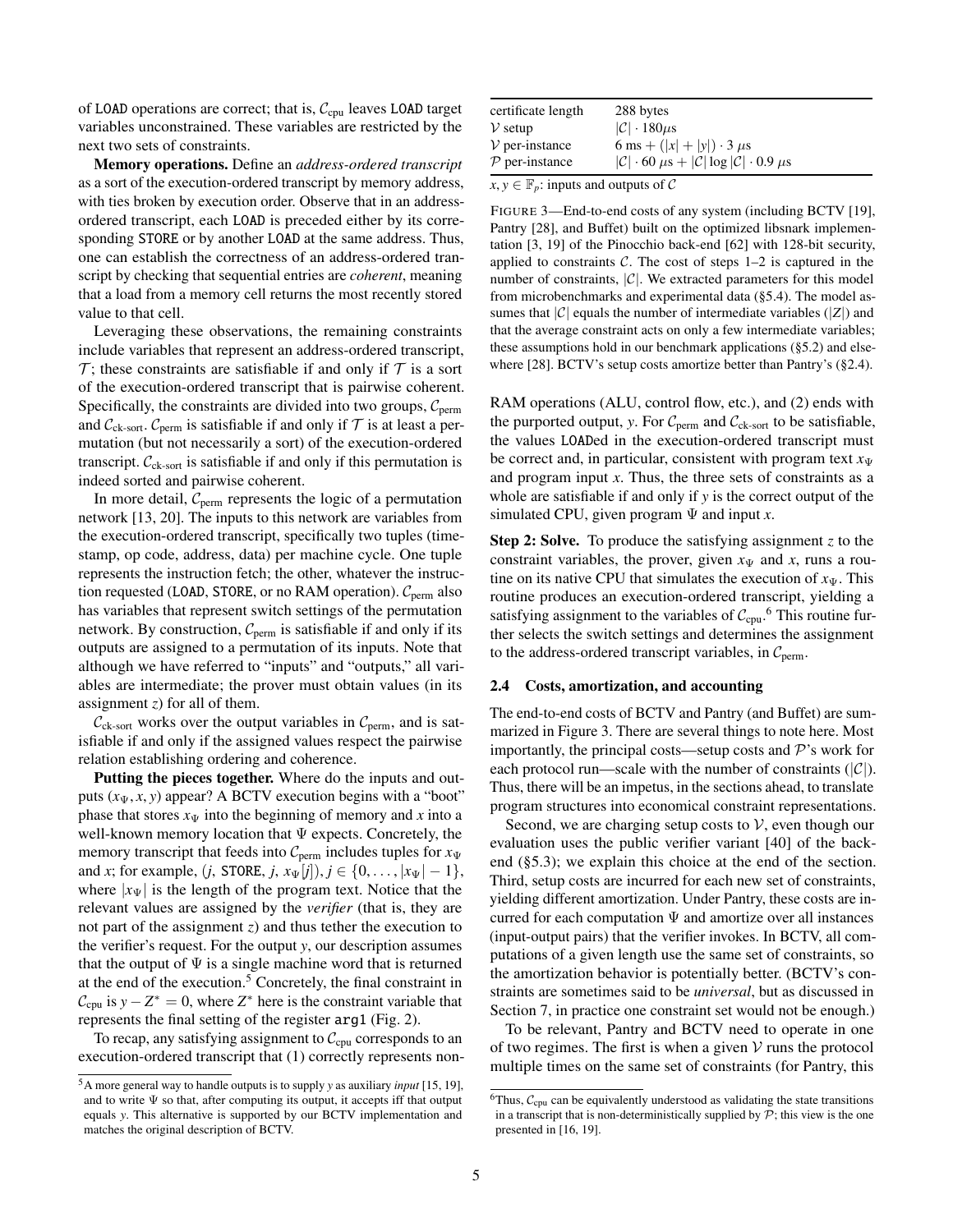<span id="page-5-2"></span>

FIGURE 4—Buffet's instantiation of step 1 in the framework of [§2.1.](#page-2-1) Buffet's compiler translates from an expansive subset of C to an intermediate representation, and then to three sets of constraints. The first set captures program logic, and results from applying Pantry's line-by-line compilation approach [\[28\]](#page-14-14). The other sets adapt the permutation network and memory coherence checks of BCTV [\[16,](#page-14-12) [19\]](#page-14-13).

means the same  $\Psi$ ; for BCTV, it means different  $\Psi$  that have approximately the same *t*); the number of times must be high enough that amortized overhead drops below the naive solution, namely running the computation at  $V$ . The second regime is when the computation is not otherwise feasible (because the inputs are remote or private or both); in this case, we are less concerned with the amortized overhead of the system, but the setup costs must still be tolerable. Example computations and analysis are given in [\[28\]](#page-14-14).

As noted above, we have charged  $V$  for setup costs, even though the cost could instead be incurred by a *query generator* ([§2.1\)](#page-2-1) G that is separate from V. To explain this choice, we note that V must trust  $G$  (if  $G$  colludes with  $P$ , End-toend Soundness ([§2.1\)](#page-2-1) is lost). Meanwhile, our high-level problem ([§1\)](#page-0-0) is partially motivated by a reluctance to rely on a globally trusted  $\mathcal G$  (if we had a centralized root of trust, we could base verifiable outsourcing on trusted hardware, etc., as noted in the Introduction). If we instead posit various decentralized roots of trust, we could provide naive verifiable outsourcing by simply executing  $\Psi$  at a G that V trusts. And we could again analyze the applicability of Pantry or BCTV; the analysis focuses on  $\mathcal{G}$ 's costs and is similar to the previous paragraph, replacing "a given  $V$ " with "all  $V$  that trust a given  $\mathcal{G}$ ", and "at  $\mathcal{V}$ " with "at that  $\mathcal{G}$ ". For simplicity, the rest of this paper assumes that  $V$  trusts no one besides itself.

## <span id="page-5-0"></span>3 Representing RAM operations efficiently

As noted in the Introduction and elaborated in Section [2.4,](#page-4-0) end-to-end protocol costs are largely driven by  $|\mathcal{C}|$ , the size of the constraint representation. Under this metric, both BCTV and Pantry pay a steep price to expose a RAM abstraction to programmers. While Pantry pays only when memory is used, the cost per operation is exorbitant. In BCTV, by contrast, it is much cheaper to check memory, but the cost is incurred on every operation—even if the operation is not a load or store. Concretely, a load or store in Pantry compiles to tens or hundreds of thousands of constraints [\[28,](#page-14-14) §8.1]; in BCTV, every program step compiles to one to two thousand constraints, of which several hundred are for memory checking ([§3.1\)](#page-5-1).

In light of the above, we ask, *Can Buffet pay for RAM only when the operations are used (as in Pantry), and furthermore can Buffet pay less per operation than either system?*

We find that the answer is yes: Buffet's approach is to graft BCTV's permutation networks into Pantry's constraints for non-RAM operations. Described that way, Buffet's approach might sound straightforward; instantiating it was not. The fundamental issue is that BCTV's techniques are tied to its execution model; indeed, lifting these techniques from their context had been regarded as an "intriguing open question" [\[19,](#page-14-13) §5.4]. Nevertheless, we have been able to make the hybrid approach work. The result is orders-of-magnitude savings versus BCTV and Pantry, for computations that interact with RAM.

#### <span id="page-5-1"></span>3.1 Hybridizing Pantry and BCTV

Under Buffet, the programmer of  $\Psi$  interacts with RAM using standard C pointers and arrays; the compiler transforms each pointer dereference or array interaction to val=load(addr) or store(data,addr) in the intermediate unrolled program.

The compiler produces three sets of constraints, depicted in Figure [4.](#page-5-2) The first set is the same as Pantry's constraints, except that they do not restrict the return values of load (the *parameters* to a load or store are restricted by usual program logic, as expressed by constraints "upstream" of the operation). As in BCTV, the second set of constraints represents a permutation network; the inputs to this network are the return values and parameters of all of the loads and stores. And as in BCTV, the third set of constraints is satisfiable if and only if the permutation network's output is sorted and pairwise coherent—which ensures that a satisfying assignment to all of the constraints respects both program logic and memory correctness.

Refinements and savings. The preceding picture is based on BCTV's technique for RAM ([§2.3\)](#page-3-0) but with some important refinements. The cost savings from these refinements are summarized in Figure [5.](#page-6-0)

First, Buffet sheds the *t* repeated copies of the simulated CPU's fetch-decode-execute logic, saving *c*cpu constraints on every operation. Of course, Buffet must still pay for each operation; Figure [5](#page-6-0) summarizes this cost using *c*avg, which captures the average cost in constraints of a non-RAM operation in the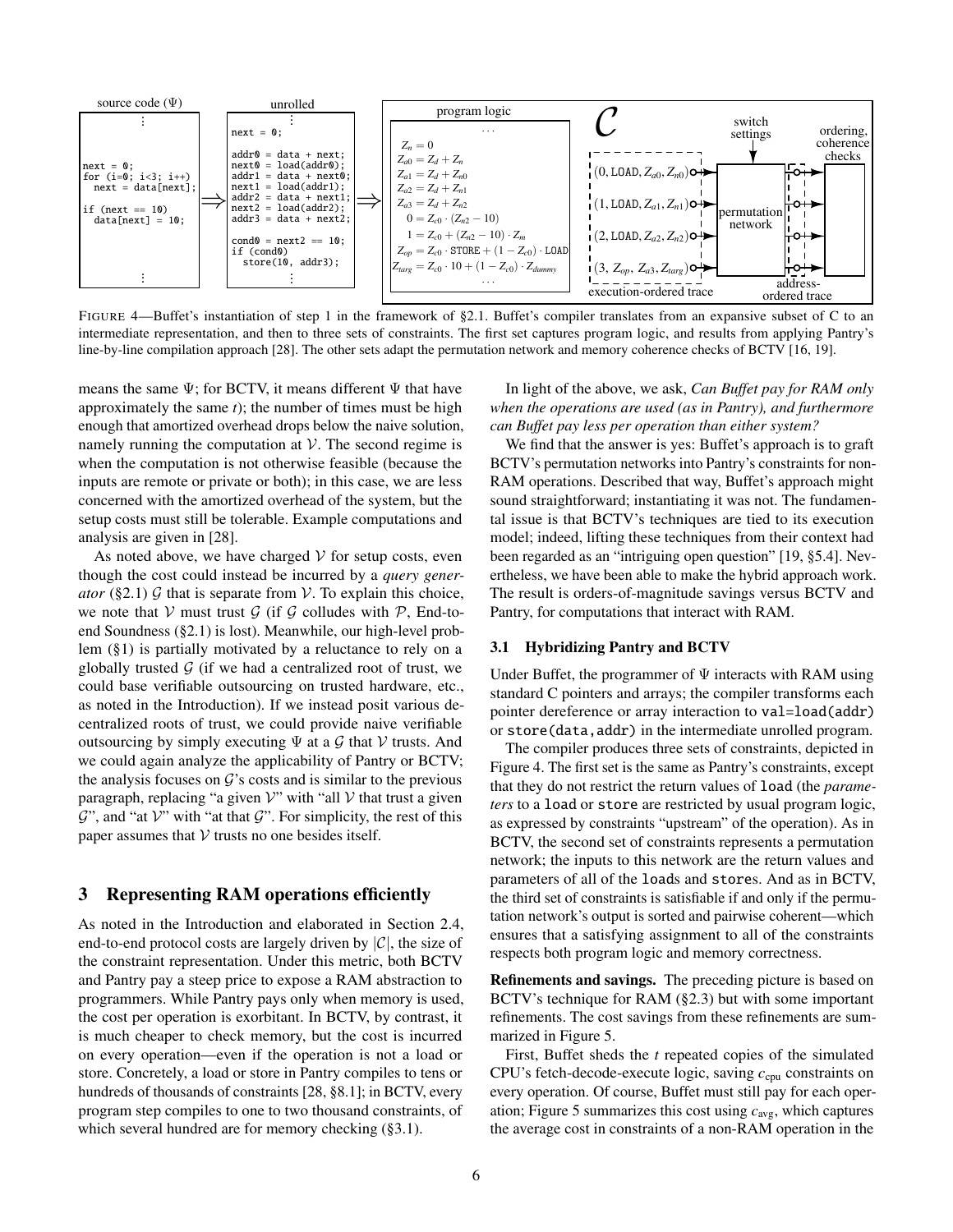<span id="page-6-0"></span>per-op contribution to  $|\mathcal{C}|$ system  $\qquad \qquad \text{one RAM op.}$  one non-RAM op. total # of constraints  $(|C|)$ Pinocchio [\[62\]](#page-14-8), Zaatar [\[70\]](#page-14-32)  $3 \cdot 2^r$  $c_{\text{avg}}$   $(3 \cdot 2^r) \cdot k^{\prime} + c_{\text{avg}} \cdot (t^{\prime} - k^{\prime})$ Pantry [\[28\]](#page-14-14)  $4700 \cdot r$   $c_{\text{avg}}$   $(4700 \cdot r) \cdot k' + c_{\text{avg}} \cdot (t'-k')$  $BCTV$  [\[19\]](#page-14-13)  $2 \cdot c_{mem} + c_{cpu}$   $2 \cdot c_{mem} + c_{cpu}$   $(2 \cdot c_{mem} + c_{cpu}) \cdot t$ Buffet *c*  $c'_{\text{mem}}$  $c$ <sub>avg</sub>  $c$ <sub>avg</sub>  $c$  $\int_{\text{mem}}^{\prime} \cdot k' + c_{\text{avg}} \cdot (t' - k')$ *t*: number of steps to execute  $\Psi$  on the simulated CPU ([§2.3\)](#page-3-0)  $\prime$  ( $\approx$  *t*): number of program steps to execute  $\Psi$  in P/Z/P *r*: log of memory size (for example,  $r = 32$ )  $\forall$  ( $\leq t$ ): number of memory operations in  $\Psi$  in P/Z/P  $c_{\text{cpu}} = 1114$ : number of constraints for one BCTV CPU cycle  $c_{\text{avg}} \approx 22$ : avg. non-RAM constraints per step for  $\Psi$  in P/Z/P  $c_{\text{mem}} = 67 + 4 \cdot \log 2t + 9r$ : per-tuple constraint cost in BCTV  $\gamma'_{\text{mem}} = 21 + 10 \cdot \log k' + 2r$ : per-tuple constraint cost in Buffet

FIGURE 5—Per-operation and total constraint costs, for a given computation Ψ. Buffet improves on the others both qualitatively and quantitatively: its RAM verification costs scale with the number of memory operations  $(k')$  rather than the number of program steps  $(t, t')$ , and the scaling factor  $(c'_{mem})$  is much lower than in BCTV (2 ·  $c_{mem} + c_{cpu}$ ) and Pantry (4700 · *r* for a load; a store costs twice as much [\[28,](#page-14-14) Fig. 9]). "P/Z/P" stands for "Pinocchio/Zaatar/Pantry execution model". In Zaatar and Pinocchio (Pantry's baselines), dynamically-addressed loads and stores translate to costly switch/case statements [\[19,](#page-14-13) [28\]](#page-14-14).  $c_{\text{mem}}$  is taken from [19, §5.1] for a CPU with 16 registers of 32 bits. Section [3.1](#page-5-1) explains  $c_{\text{avg}}$ , *t*, and *t'*.

Pantry model (shared by its base systems, Pinocchio [\[62\]](#page-14-8) and Zaatar [\[70\]](#page-14-32)).  $c_{avg}$  is computation-dependent, but we can impose reasonable bounds, since the cost of non-RAM operations ranges from 1 (for arithmetic operations) to 34 (for operations on 32-bit values that require separating numbers into their bits, such as inequality comparisons and bitwise operations). We obtained  $c_{avg} = 22$  in the figure by conservatively assuming that non-RAM operations occur with uniform frequency.

Second, Buffet's permutation network works over what we call a *trace*: a set of tuples, one for each of the *k* ′ operations that specifically interacts with memory. By contrast, recall that in BCTV ([§2.3\)](#page-3-0), the input to the permutation network is a *transcript*: two tuples for each of the *t* execution steps. These distinctions—trace versus transcript, one versus two tuples— are reflected in Figure [5,](#page-6-0) specifically the  $c'_{\text{mem}} \cdot k'$  contribution in the Buffet row and  $2 \cdot c_{\text{mem}} \cdot t$  in the BCTV row.

A critique of the preceding analysis is that  $t$  and  $t'$  are different kinds of quantities. For one thing, *t* counts steps of the simulated CPU's execution, whereas  $t'$  counts operations in Buffet's intermediate unrolled representation. However, this objection is not fundamental, as the operations in the latter roughly correspond to those in the former. A more serious issue is that *t* counts the program steps actually taken whereas *t* ′ includes operations in branches not taken. However, this distinction does not affect the analysis much either: even if we take  $t' = 10 \cdot t$  (which is highly pessimistic: it means that conditional statements entail 10 branches on average), Buffet's costs are nearly an order of magnitude less than BCTV's.

Details. Below, we describe how Buffet handles loads and stores, in terms of steps 1 and 2 in the framework of Section [2.1.](#page-2-1) As a backdrop, we note that in step 1, the Buffet compiler maintains a monotonically increasing counter, *mem-ts*, that tracks memory operations. In step 2, the Buffet prover maintains a simulated RAM inside its own address space.

*Loads.* For step 1, when the compiler encounters Zval=load(Zaddr), it creates constraints that "wire" the tuple (*mem-ts*, LOAD,  $Z_{\text{addr}}$ ,  $Z_{\text{val}}$ ) into the permutation network. The compiler also inserts an annotation for step 2, which tells  $P$  to set  $Z_{val}$  by loading address  $Z_{addr}$  from its simulated RAM.

*Stores.* When executed unconditionally (meaning outside of an if-then or if-then-else block), stores are similar to loads. However, inside of a conditional block, a store operation creates complexity in both steps 1 and 2.

Concerning step 1, the problem is as follows. If a branch that contains a store operation is taken during execution, then the variables of that store must enter the permutation network. But if the branch is not taken, then the store must not be part of the execution-ordered trace. Meanwhile, Buffet's compiler must decide statically what enters the permutation network (without knowing which branches will be taken). Buffet resolves this issue by "dynamically casting" the store to a dummy load at run time, if the branch is not taken. Specifically, when the compiler encounters store(Zdata, Zaddr) inside a conditional block, it wires the following tuple ([§2.3\)](#page-3-0) into the permutation network:

$$
(\text{mem-ts}, \quad Z_{\text{cond}} \cdot \text{STORE} + (1 - Z_{\text{cond}}) \cdot \text{LOAD},
$$

$$
Z_{\text{addr}}, \qquad Z_{\text{cond}} \cdot Z_{\text{data}} + (1 - Z_{\text{cond}}) \cdot Z_{\text{dummy}}),
$$

where  $Z_{\text{cond}}$  captures the conditions that surround the store operation. If  $Z_{cond}=0$  at run time, then observe that  $P$  is obliged to treat this tuple (more precisely, the constraints to which this tuple expands) as a dummy load rather than a store.

Concerning step 2, recall that during Pantry's solving phase, there is no longer an explicit notion of control flow, conditionality, etc. Pantry's prover simply walks a list of constraints, solving each one, as instructed by annotations ([§2.2\)](#page-2-0). The difficulty in our present context is that, if a store operation is in an untaken branch,  $\mathcal P$  should not actually apply the update to its simulated RAM—if  $P$  did so, future loads would return incorrect values, and the coherence-checking constraints would not be satisfied. To address this issue, the Buffet compiler creates an annotation that instructs  $P$  to apply the store operation to its simulated RAM only if  $P$  also sets  $Z_{\text{cond}}=1$ .<sup>7</sup>

<sup>7</sup>Why doesn't Pantry face the issues just described? Recall that Pantry's RAM is implemented on a content-addressable block store ([§2.2\)](#page-2-0), which maps digests *d* to blocks *B*, where  $H(B) = d$ . When RAM is built this way [\[24,](#page-14-41) [38,](#page-14-42) [53\]](#page-14-43), each configuration of memory has its own digest. Furthermore, each load and store takes a digest as an argument, and each store returns a new digest [\[28,](#page-14-14) §5.1]. Thus, if Pantry applied a store to its simulated RAM, but the store happened in an untaken branch, the (digest, block) entries added to the block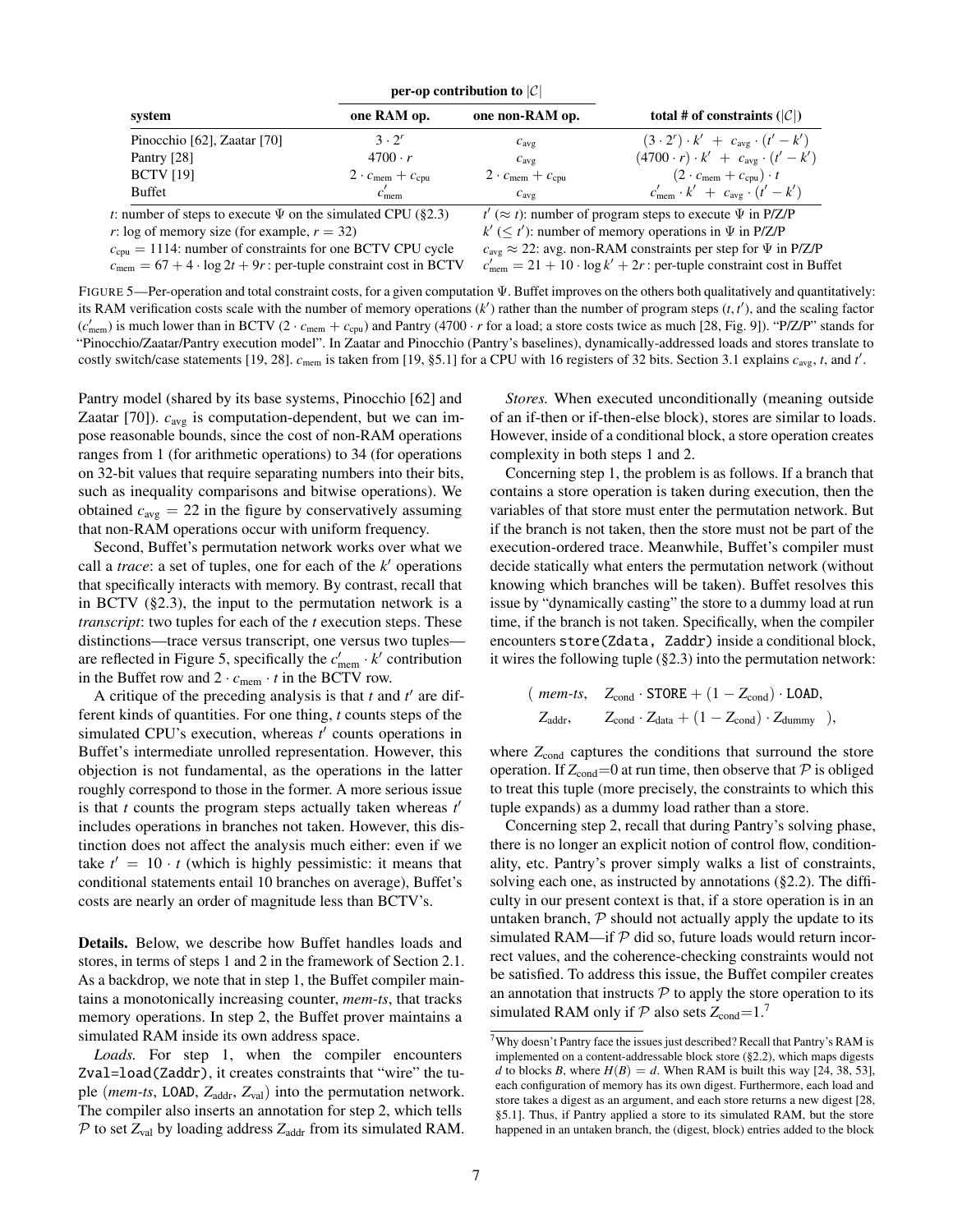#### <span id="page-7-2"></span>3.2 Optimizations

Consistent with Buffet's goal of paying for RAM operations only when necessary, its compiler eliminates loads and stores where possible; the result is fewer constraints and hence better performance. Of course, the compilers of BCTV and Pantry could apply similar analysis, but the overall effect on their performance would be muted, as we explain in Section [3.3.](#page-7-1)

Buffet applies two classes of optimizations. First, the compiler can defer, and sometimes eliminate, RAM operations if the address is available at compile time. To do so, the compiler maintains a table that maps addresses to intermediate variables. When the compiler encounters store(Zdata,Zaddr) where  $Z_{\text{addr}}$  is statically determined, it produces no corresponding constraints; it simply adds a new entry in the table, to map the value of  $Z_{\text{addr}}$  to  $Z_{\text{data}}$ . When the compiler encounters Zval=load(Zaddr) where Z<sub>addr</sub> is statically determined, it consults the table. If there is a mapping between  $Z_{\text{addr}}$  and an intermediate variable  $Z_{\text{upstream}}$ , the compiler produces a constraint that assigns  $Z_{val} = Z_{upstream}$  (rather than wiring a new tuple into the permutation network).

When the compiler encounters a load or store whose address *A* cannot be fully resolved at compile time, it must apply the delayed writes for any memory that could be referenced by *A*. Specifically, for each entry  $(a_i, Z_i)$  in the delayed writes table, the compiler uses pointer aliasing analysis [\[61\]](#page-14-46) to determine whether *A* and *a<sup>i</sup>* could possibly reference the same memory. If so, the compiler produces constraints that store the value  $Z_i$  to address  $a_i$ , and removes  $(a_i, Z_i)$  from the table.

The second type of optimization is classical load and store elimination [\[61\]](#page-14-46). In cases when Buffet's compiler determines that two operations share the same address (even if the compiler does not know the address itself), it applies three reductions: (R1) For two load operations from the same address with no intervening store, replace the return value of the second load with the return value of the first, and eliminate the second load. (R2) For two store operations to the same address with no intervening load, let the second store obviate the first. (R3) For a store immediately followed by a load targeting the same address, eliminate the load, and refer to the data directly.

As an example, consider the following pseudocode:

```
out[offset] = 0for i in [0, 10):
  out[offset] += input[i]
```
This code seems to access input[i] 10 times and out[offset] 21 times. But the optimizations above would reduce it to only a single store operation. Specifically, the compiler can statically determine the address input  $+$  i; it then avoids the corresponding loads, using the table described earlier. At this point, the remaining RAM operations are an alternating sequence of stores and loads, at address out + offset; reduction R3 then eliminates the loads. Finally, reduction R2 eliminates all but the final store.

#### <span id="page-7-1"></span>3.3 Discussion

What is the fundamental reason that Buffet can pay for memory only when it is used, whereas BCTV has to incur the cost on every operation ([§3.1\)](#page-5-1)? And why is load-store elimination of far more benefit to Buffet than BCTV ([§3.2\)](#page-7-2)?

These questions have the same answer: the different abstraction barriers in the two systems. In Buffet, the C compiler produces constraints tailored to the computation, which is why it can wire selected operations into the permutation network ([§3.1\)](#page-5-1) and optimize out unneeded constraints ([§3.2\)](#page-7-2).

In BCTV, the C compiler produces assembly for the simulated CPU (the  $\Psi \to x_{\Psi}$  step in Section [2.3\)](#page-3-0). Meanwhile, this assembly program has no influence on the constraints themselves [\[19\]](#page-14-13). Beyond this, recall that each step of the unrolled CPU execution contains the logic needed to execute any possible assembly instruction ([§2.3,](#page-3-0) Fig. [2\)](#page-3-2); since any step might be a load or store, every step in the execution must be wired into the permutation network. Therefore, while the BCTV compiler could apply the optimizations in Section [3.2,](#page-7-2) the result would only be to reduce program text length  $|x_{\Psi}|$  (and potentially *t*). There is no sense in which the compiler could eliminate expensive operations: each program step induces the same cost.

Pantry, in contrast, *could* apply the optimizations of Section [3.2](#page-7-2) to reduce the number of expensive operations. However, the ultimate efficacy would be limited by the extremely high cost of its RAM abstraction: in practice, Pantry is limited to at most several tens of RAM operations ([§5.4\)](#page-11-0).

## <span id="page-7-0"></span>4 Efficient data dependent control flow

Using the work of the preceding section, Buffet produces concise constraints for straight line computations (because it inherits Pantry's line-by-line compilation), but the subset of C supported so far does not include a key programming construct: data dependent control flow. BCTV lets the programmer use all of C (due to the underlying abstraction of a general-purpose CPU); however, as discussed in the previous sections, BCTV's abstraction brings significant overhead.

The challenge is again for Buffet to provide the best of both worlds. Buffet's high-level solution is a source-to-source translation that adapts techniques from the compilers literature and exploits aspects of the constraint idiom. Specifically, the Buffet compiler accepts programs written in a nearly complete subset of C and applies a *flattening* transformation to produce a C program that is less concise but has no data dependent control structures; the compiler then translates the modified source efficiently into constraints. This approach works because there is no cost to making the intermediate source verbose—the constraint formalism unrolls computations anyway.

#### <span id="page-7-3"></span>4.1 The programmer's interface

Buffet supports all C control flow constructs except for goto and function pointers. The programmer annotates any looping construct that should be flattened, using a  $C++11$ -style attribute, buffet::fsm. This attribute takes one argument, a bound on the number of iterations in the flattened loop. This is similar

store would be harmless: they would not overwrite other entries (because digests are functionally unique), and they would be unreferenced by the downstream program logic (because the branch is not taken).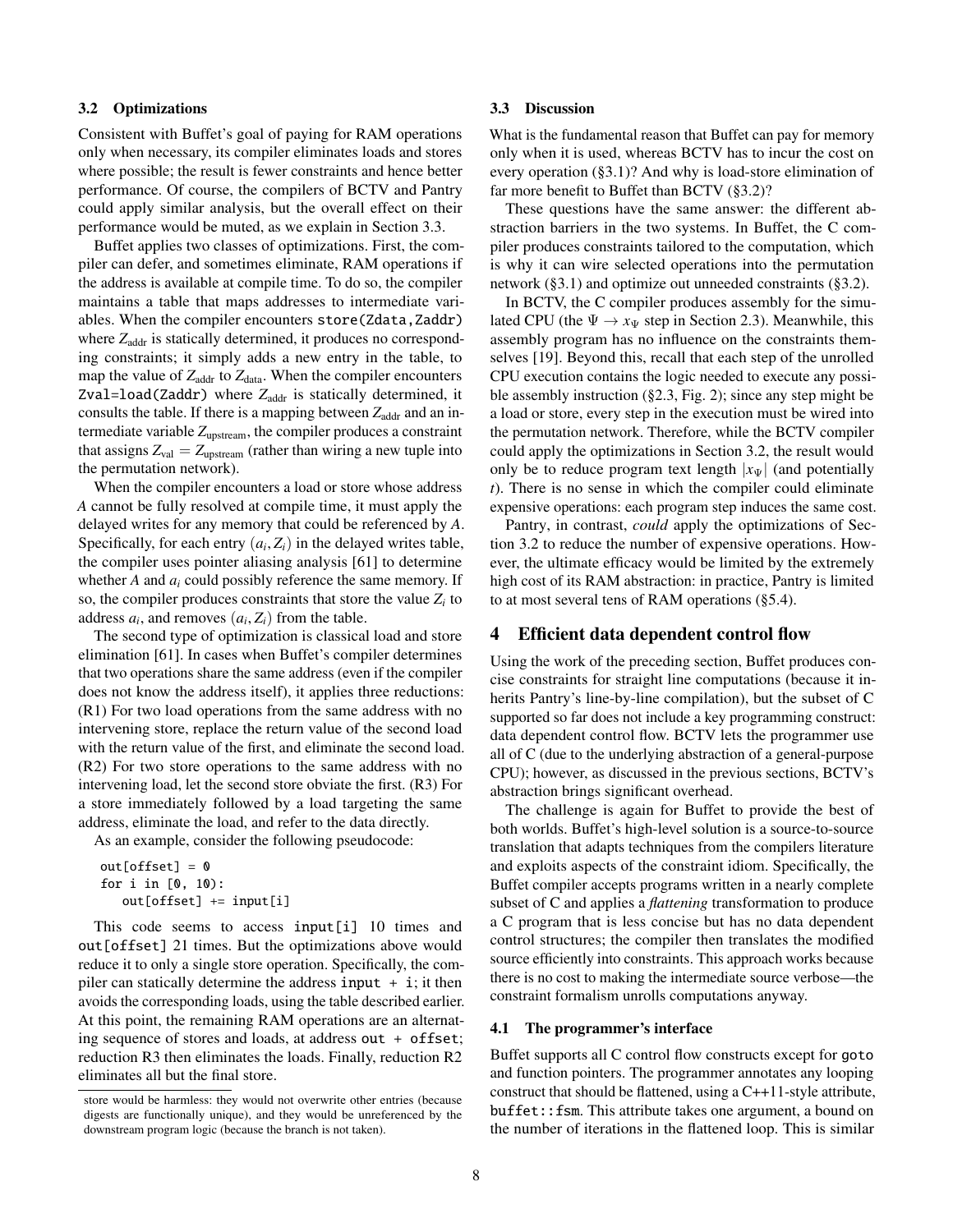<span id="page-8-0"></span>

FIGURE 6—Loop flattening example. The original and flattened pseudocode have equivalent control flow.

to how the BCTV programmer must choose *t* ([§2.3\)](#page-3-0), as we discuss in Section [4.3.](#page-9-0)

## <span id="page-8-2"></span>4.2 The transformation

As an example, consider the code of Figure [6a.](#page-8-0) (Consistent with the language supported by the Buffet compiler, our examples in this section refer to C code; they are depicted in a Pythonlike pseudocode for visual clarity.) Pantry cannot compile this program ([§2.2\)](#page-2-0), since the number of iterations in the inner loop is determined at runtime. The programmer might naively try to make the program suitable for Pantry by upper-bounding both loops separately, but this would come at a quadratic cost, specifically MAX1 · LIMIT unrolled iterations (where LIMIT is the maximum possible value that get\_limit can return).

An alternative transformation is shown in Figure [6b.](#page-8-0) The compiler creates one outer loop that implements a state machine; the state is which loop or block the program is in. In more detail,when state transitions from 0 to 1 in the flattened code, this corresponds in the original code to onset of the inner loop; similarly, the transition from 1 to 2 corresponds to the inner loop's exit. If j reaches the original outer loop's bound before dummy reaches MAXITERS (for example, because of data dependent logic in <BODY 2>), state becomes 3, which causes implicit self-transitions for the remainder of execution, corresponding to termination of the original outer loop.

Note that the MAXITERS bound on dummy cannot be automatically determined for general data dependent code. The programmer supplies this bound when annotating the loop ([§4.1\)](#page-7-3).

Transformations for while and do are similar to the example just given. All of these are inspired by similar, but not identical, transformations in the context of parallelizing compilers [\[42,](#page-14-47) [48,](#page-14-48) [50,](#page-14-49) [65,](#page-14-50) [79\]](#page-14-51) (see Section [6\)](#page-12-0).

**break and continue.** Figure [7](#page-8-1) depicts Buffet's handling of break. The flattened code achieves the desired control flow as follows: (1) the break statement is replaced by an assignment

```
while j < MAX1:
   <BODY 1>
   // data dependent bound
   limit = get\_limit(j)for i in [0, limit):
      // data dependent break
      if condition(i, j):
         break
      <BODY 2>
   <BODY 3>
                                    state = dummy = 0while dummy < MAXITERS:
                                       if state == 0:
                                          if j < MAX1:
                                              \overline{\text{<}BODY 1>
                                              limit = get\_limit(j)i = 0state = 1else:
                                              state = 3if state == 1:
                                           if i < limit:
                                              if condition(i, j):
                                                 state = 2
                                              else:
                                                 <BODY 2>
                                                 i++else:
                                              state = 2if state == 2:
                                           <BODY 3>
                                           state = \thetadummy++
```
(a) Original.

(b) Flattened.

FIGURE 7—Flattening a loop containing break statements. The flattened pseudocode emulates the control flow of break.

updating state; and  $(2)$  <BODY 2> is if guarded such that it is not executed after a break.

Similarly, for a continue before  $\langle BODY \rangle$  2>: (1) the continue statement is replaced by an assignment incrementing the inner loop counter; and  $(2)$  <br/>BODY 2> is if guarded.

Generalizing the transformation. The flattening transformation for a single nested loop generalizes directly to deeper nesting and sequential inner loops. In fact, the Buffet compiler flattens arbitrary loop nests, with break and continue.

The key observation is that each loop comprises one or more states, with state transitions determined by the loop conditionals. When the compiler reaches a loop to be flattened, it constructs a control flow graph in which the vertices correspond to segments of code inside which control flow is unconditional. The edges of this graph correspond to control flow decisions connecting these code segments; the compiler determines these decisions by analyzing the loop body and conditionals. For example, when the compiler encounters a break statement, it (1) splits the enclosing vertex into two vertices, corresponding to code before and after the break statement, and (2) adds two new edges to the graph, one that connects from the pre-break vertex to the post-break vertex (no break executed), and the other connecting the pre-break vertex to the vertex containing the next statement after loop execution ends (break executed).

After the compiler has assembled this control flow graph, it emits corresponding C code. This code comprises a statically bounded while loop containing a sequence of states and transitions as in the examples above. The states are code sequences corresponding to the vertices of the control flow graph, with if guards that test the value of a state variable. Transitions, which correspond to the graph edges, are expressed as assignments that update the state variable.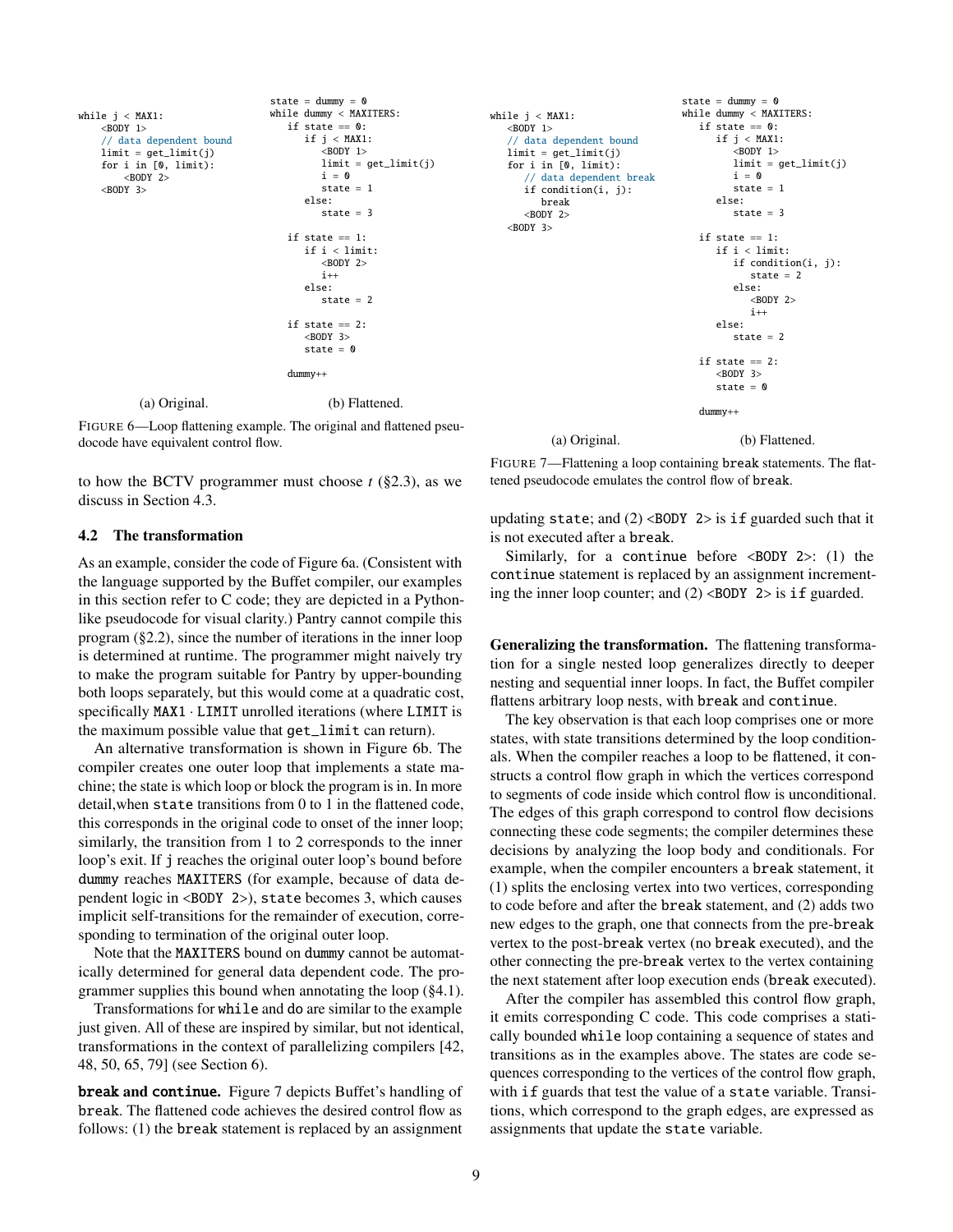#### <span id="page-9-0"></span>4.3 Discussion

With regard to control flow, the three systems (Pantry, BCTV, and Buffet) can be seen as points on the same design spectrum, with different tradeoffs. We first cover their similarities and then their differences.

All three systems require static bounds on execution length. Pantry requires the programmer to impose bounds on all loops, nested or otherwise ([§2.2,](#page-2-0) Step 1); BCTV requires the programmer to set *t* to bound the processor's loop ([§2.3\)](#page-3-0); and for each flattened loop in Buffet, the programmer must provide a bound ([§4.1\)](#page-7-3).

In addition, the three systems handle conditionality in similar ways. For each if statement in the original computation, Pantry includes constraints to represent both branches ([§2.2,](#page-2-0) Fig. [1\)](#page-3-1). In BCTV, the constraint set for each processor step includes separate constraints for every instruction type ([§2.3,](#page-3-0) Fig. [2\)](#page-3-2). Buffet has aspects of BCTV and Pantry: the constraint set for each iteration of a flattened loop includes separate constraints for every case within the switch. Note that Buffet and BCTV support data dependent control flow using essentially the same mechanism: each iteration of a flattened loop and each fetchdecode-execute step is a *state machine transition*, where the choice of the next state is dynamically determined.

The source of these correspondences is the underlying constraint formalism, specifically that constraints project time and conditionality onto space. Indeed, constraints are equivalent to (Boolean or arithmetic) acyclic circuits, where the flow through the circuit is analogous to the passage of time.

One distinction between Buffet and BCTV is that the former transforms sections of the program into a state machine, while the latter simulates the (finite state) execution of a generalpurpose CPU on which the program runs. Buffet's approach is consistent with paying only for what is needed, first, because Buffet's compiler tailors the transition function to the loop, and second, because the Buffet compiler applies the transformation only as directed by the programmer. Buffet thus pays lower overhead than BCTV in almost all cases.<sup>8</sup>

Another apparent distinction between the systems concerns programmability. BCTV elegantly supports not only all of C (as noted throughout) but also in principle *any* high-level programming language. Indeed, this programmability was the motivation for BCTV's simulated CPU abstraction [\[15,](#page-14-34) §1.1]. Buffet, by contrast, does not expose a machine interface; hence, it has no concept of a software-controlled program counter, and thus does not easily support language features that involve choosing arbitrary control flow at run time. In the context of C, this means that Buffet does not support function pointers. (Buffet also lacks goto support, as noted earlier, but this lacuna is not fundamental.) We discuss programmability further in Section [7.](#page-13-5)

## <span id="page-9-1"></span>5 Implementation and empirical evaluation

This section answers the following questions:

- 1. How do Pantry and BCTV compare on (a) straight line computations and (b) random memory access?
- 2. What is the gain of Buffet's RAM abstraction ([§3\)](#page-5-0)?

3. What is the gain of Buffet's flattening transformation ([§4\)](#page-7-0)? We base this evaluation on implementations of Buffet, Pantry, and BCTV, running on several benchmarks.

Our principal focus is on the various front-ends. As noted earlier ([§2.4,](#page-4-0) Fig. [3\)](#page-4-1), the costs imposed by the front-end appear in *the number of constraints that the back-end works over*. To provide context, we will also report end-to-end costs, although these depend upon both front-end and back-end performance.

The summary of the comparison is as follows. For straight line computations, Buffet matches Pantry's performance; both outperform BCTV by 2–4 orders of magnitude. For RAM operations, Buffet improves on BCTV's performance by 1–2 orders of magnitude, and on Pantry's by 2–3 orders of magnitude. For data dependent looping, Buffet again exceeds BCTV's performance by 1–2 orders of magnitude.

#### <span id="page-9-2"></span>5.1 Implementation

Our Buffet implementation is built on the Pantry codebase [\[1\]](#page-13-8). We extended the compiler to provide support for RAM operations using C syntax. (Pantry's compiler requires arrays and pointers to be statically determined, and RAM operations require explicit annotation [\[28,](#page-14-14) §3].)

The Pantry and Buffet compilers operate in two stages. The first stage transforms programs into an intermediate set of constraints and *pseudoconstraints*, which abstract operations that require multiple constraints (for example, inequalities). In the second stage, the compiler expands pseudoconstraints and adds annotations ([§2.2\)](#page-2-0).

Buffet enhances the first stage by adding new pseudoconstraints corresponding to RAM operations ([§3.1\)](#page-5-1), and by optimizing the generation of these pseudocontraints ([§3.2\)](#page-7-2). In the second stage, Buffet adds new annotations for RAM operations.

To support the flattening transformation ([§4\)](#page-7-0), Buffet uses a separate C source-to-source compiler based on Clang [\[4\]](#page-13-9); we modify Clang to support the buffet::fsm attribute ([§4.1\)](#page-7-3). The output of this compiler is the input to the compiler described just above.

The modifications to the Pantry compiler comprise 1700 lines of Java, 400 lines of Python, and 340 lines of C++. The source-to-source compiler comprises 1000 lines of C++.

### <span id="page-9-3"></span>5.2 Baselines and benchmarks

Pantry. Our Pantry evaluation uses the released codebase [\[1\]](#page-13-8).

BCTV. No source code was available for BCTV's front-end or its simulated CPU architecture, TinyRAM [\[17\]](#page-14-35), so we built an independent implementation. Our implementation differs from the original in several ways, described below. However, as discussed later ([§5.3\)](#page-10-3), the two have comparable performance.

First, our instruction set is slightly different from the published description [\[17\]](#page-14-35), with the aim of optimizing the cost of

<sup>&</sup>lt;sup>8</sup>In principle, Buffet's tailored transition function could incur greater overhead than BCTV's simulated CPU. However, we believe that this is not a problem in practice, as such behavior occurs only in degenerate cases (extremely deep nesting and complex conditionals). Further, all programs can be compiled with overhead at most equal to BCTV's: the compiler could determine which approach is less costly and produce constraints accordingly [\[76\]](#page-14-10).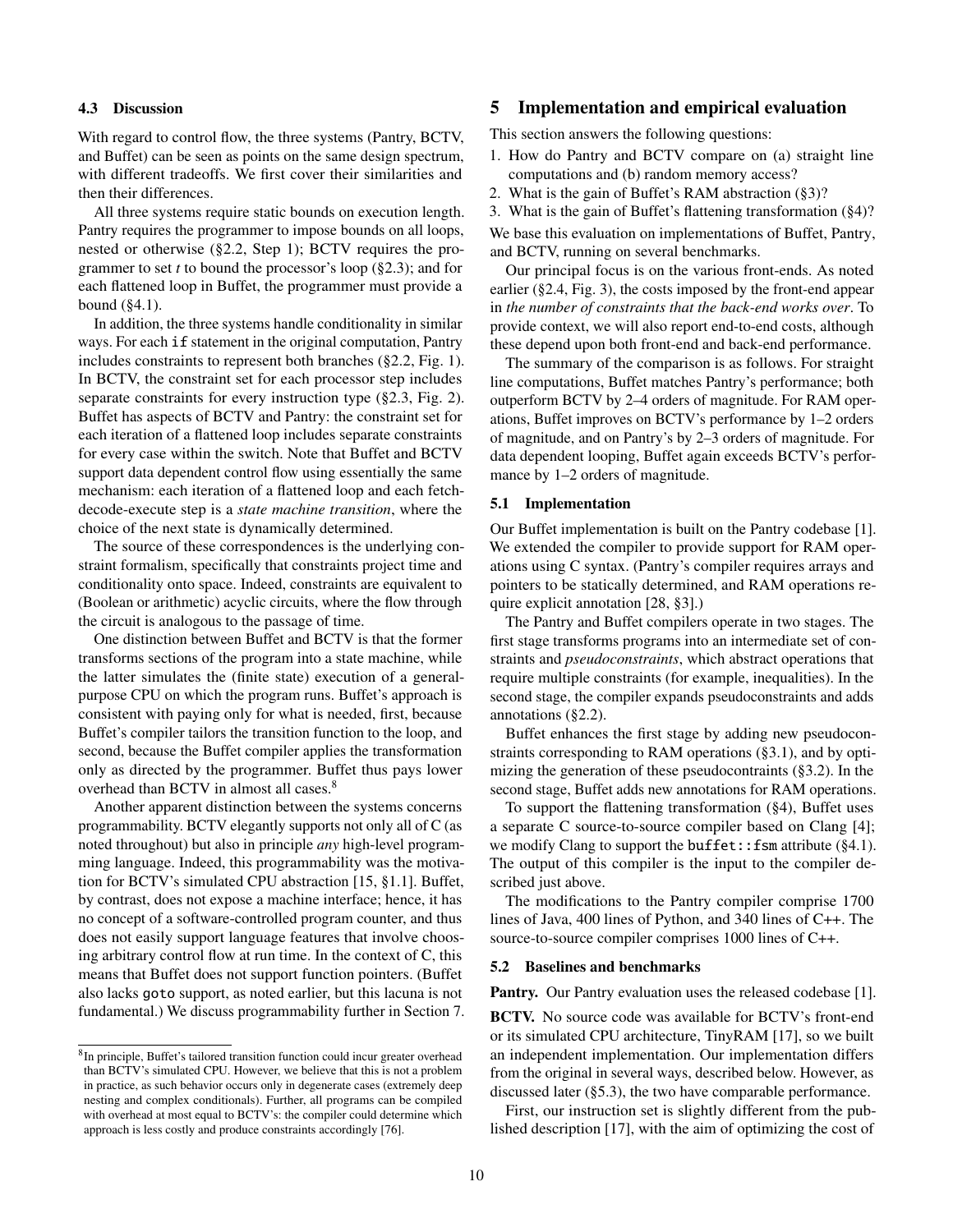<span id="page-10-4"></span>

| computation $(\Psi)$                                    | size                                                        | type           |  |
|---------------------------------------------------------|-------------------------------------------------------------|----------------|--|
| Matrix multiplication                                   | $m \times m$                                                | straight line  |  |
| PAM clustering [75]                                     | $m$ points, $d$ dimensions,<br>k medoids, $\ell$ iterations | straight line  |  |
| Fannkuch benchmark [6]                                  | <i>m</i> elements, $\ell$ iterations                        | straight line  |  |
| Pointer chasing                                         | <i>m</i> dereferences                                       | RAM            |  |
| Merge sort                                              | <i>m</i> elements                                           | RAM            |  |
| Boyer-Moore delta <sub>1</sub> table<br>generation [25] | <i>m</i> length pattern,<br>$k$ length alphabet             | RAM            |  |
| Knuth-Morris-Pratt<br>string search [51]                | <i>m</i> length pattern,<br>$k$ length string               | data dependent |  |
| RLE decoding                                            | output length $m$                                           | data dependent |  |
| CSR sparse matrix-vector                                | $m \times m$ matrix.                                        |                |  |
| multiplication [42]                                     | $k$ nonzero elements                                        | data dependent |  |

FIGURE 8—Benchmark applications.

 $C_{\text{coul}}$  ([§2.3\)](#page-3-0) while retaining equivalent functionality. In brief, we borrow the *zero register* concept from MIPS [\[59\]](#page-14-55), obviating several of the TinyRAM architecture's conditional instructions. We also shorten immediate operands such that instructions fit in one rather than two memory words, and update the immediate semantics of several operations (e.g., SUB) to compensate.

Second, we use a different method to generate the simulated CPU's constraint set ( $C_{\text{cpu}}$ ,  $C_{\text{perm}}$ , and  $C_{\text{ck-sort}}$ ). Whereas the original implementation uses a hand-optimized "circuit gadget" approach [\[16,](#page-14-12) §2.3.3], we implement the CPU logic, permutation network, and coherence checks ([§2.3\)](#page-3-0) in the Pantry subset of C, and compile this code with the Pantry compiler. To accommodate this, we added support for a new pseudoconstraint, exo\_compute, to the Pantry prover. This primitive instructs  $P$  to execute a program on a simulated CPU and to retain an execution-ordered transcript, which  $P$  then uses (together with switch settings that it computes) as the satisfying assignment.

Third, to permute memory operation tuples ([§2.3,](#page-3-0) [§3.1\)](#page-5-1), our implementation uses a Beneš network [\[20\]](#page-14-45), whereas BCTV uses a Waksman network [\[13\]](#page-13-7). The former requires a power-of-2 sized input; the latter does not.

Finally, during compilation ([§2.1,](#page-2-1) step 1), our software analyzes the simulated CPU's assembly code and removes from  $\mathcal{C}_{\text{cpu}}$  the logic corresponding to unused instructions. For many programs, this results in substantially fewer constraints.<sup>9</sup>

Our BCTV implementation comprises 280 lines of Pantry-C for the simulated CPU and memory constraints, and 7200 lines of Java for the CPU's assembler, disassembler, and simulator.

BCGTV [\[16\]](#page-14-12) report on a compiler from standard C to the simulated CPU's assembly ( $\Psi \rightarrow x_{\Psi}$ , [§2.3\)](#page-3-0). We did not reimplement this; instead, we programmed the benchmarks, described below, directly in assembly.

<span id="page-10-1"></span>Benchmarks. Figure [8](#page-10-4) lists our benchmarks. We implemented each for native execution, Pantry, BCTV, and Buffet.

Native benchmarks are written in C or C++, compiled with Intel's C++ compiler v14 with maximum optimizations (-03).

The Pantry benchmarks are written in Pantry-C. The straight line code is identical to the native benchmarks. For memory benchmarks, the size of verifiable RAM is the minimum required for each computation, based on the input size.

The BCTV benchmark implementations are written for a simulated CPU comprising 32 registers of 32 bits. Each benchmark is written in heavily optimized, hand coded assembly. In producing the constraint set for each benchmark, we parameterize based on the exact values required for *t*,  $|x|$ , and  $|x_{\Psi}|$  ([§2.3\)](#page-3-0); our hand optimizations mean that *t* and  $|x_{\Psi}|$  are small.

The Buffet benchmark implementations are written in the Buffet subset of C. For the straight line benchmarks we use the native benchmark code, as in Pantry. For the RAM and data dependent benchmarks, Buffet uses the code from the native implementations, except that in the data dependent benchmarks, we inserted the buffet::fsm attribute ([§4.1,](#page-7-3) [§5.1\)](#page-9-2).

## <span id="page-10-3"></span>5.3 Setup

<span id="page-10-2"></span>Configuration. We standardize the back-end protocol to be Pinocchio [\[62\]](#page-14-8), as described earlier ([§2.1\)](#page-2-1). We use the libsnark implementation [\[3\]](#page-13-6), which is optimized for speed, and includes a minor protocol modification that improves  $V$ 's costs [\[19\]](#page-14-13). We run in public verifier mode at 128-bit equivalent security [\[19\]](#page-14-13).

Our testbed is a cluster of machines, each of which runs Linux on a 16-core Intel Xeon E5-2680 with 32 GB RAM; the nodes are connected by a 56 Gb/s InfiniBand network.

Measurement procedure. For each system and benchmark, we execute the computation ten times, averaging the result. The Pantry and Buffet compilers report  $|\mathcal{C}|$ , the number of constraints. The Pantry compiler also reports  $|\mathcal{C}|$  for the simulated CPU's constraint set in each BCTV benchmark.  $V$  and  $P$  each track resource costs with getrusage and PAPI [\[2\]](#page-13-11).

Calibrating baselines. Our BCTV implementation ([§5.2\)](#page-9-3) results in slightly larger values of  $|C|$  than are reported in [\[19,](#page-14-13) §5.1] for the same execution lengths. We have carefully analyzed this discrepancy. It results, first, from the fact that our implementation and the original apply different optimizations ([§5.2\)](#page-9-3). Second, we experiment with a simulated CPU that has 32 registers of 32 bits each; by contrast, the relevant results in [\[19\]](#page-14-13) are for a CPU with 16 such registers. We use the "more powerful" CPU because it tends to reduce *t* and hence BCTV's costs. These choices can increase  $c_{\text{cpu}}$  by 15% in the worst case (note from Figure [5](#page-6-0) that reducing *t* and increasing *c*cpu are opposing effects). At the very worst, then, we are overstating BCTV's costs by 15%—but this difference is swamped by the multiple orders of magnitude that separate BCTV and Buffet.

For the data dependent benchmarks (Fig. [8\)](#page-10-4), we measure Buffet not against Pantry but against a related system, *BuffetStatic*; BuffetStatic requires static loop bounds, like Pantry, but uses Buffet's memory abstraction. The purpose of BuffetStatic is to isolate the effects of Section [4,](#page-7-0) versus Pantry.

### <span id="page-10-0"></span>5.4 Method and results

We wish to do an apples-to-apples comparison of the three systems: an examination of their running times on the same

 $9$ This optimization interferes with self-modifying code if the program generates instructions that do not otherwise appear in the program text.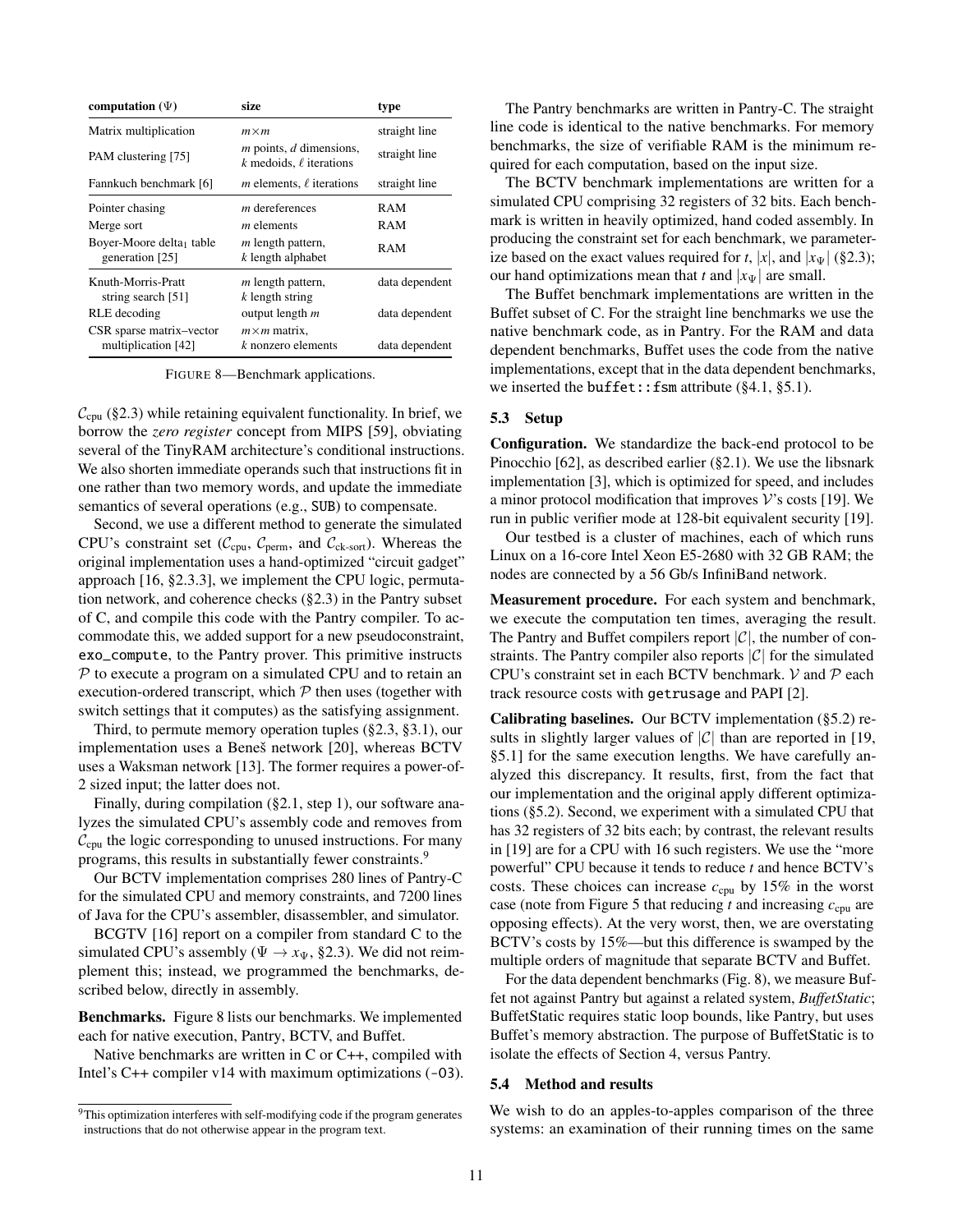<span id="page-11-1"></span>

| benchmark                                                                                        | system              | size             | $ \mathcal{C} $ (millions) | $\mathcal V$ setup    | $P$ exec              |  |
|--------------------------------------------------------------------------------------------------|---------------------|------------------|----------------------------|-----------------------|-----------------------|--|
| Matrix mult.                                                                                     | <b>BCTV</b>         | $m=7$            | 6.67                       | $21.0 \,\mathrm{min}$ | 8.8 min               |  |
|                                                                                                  | Pantry              | $m = 215$        | 9.94                       | $29.3 \text{ min}$    | $17.0 \,\mathrm{min}$ |  |
| native: $4610 \mu s$ Buffet                                                                      |                     | $m = 215$        | 9.94                       | 29.3 min              | 17.0 min              |  |
| PAM                                                                                              | <b>BCTV</b>         | t                | 10.2                       | 30.7 min              | $12.6 \,\mathrm{min}$ |  |
|                                                                                                  | Pantry              | ŧ                | 10                         | 29.2 min              | 13.8 min              |  |
| native: 2140 $\mu s$                                                                             | <b>Buffet</b>       | İ                | 10                         | 29.2 min              | 13.8 min              |  |
| Fannkuch                                                                                         | <b>BCTV</b>         | $m=7, l=20$      | 9.9                        | 30.5 min              | $12.1 \text{ min}$    |  |
|                                                                                                  | Pantry              | $m=13, l=850$    | 10                         | 30.5 min              | 13.7 min              |  |
| native: $96.1 \mu s$                                                                             | <b>Buffet</b>       | $m=13, l=850$    | 10                         | 30.5 min              | 13.7 min              |  |
| Pointer chase                                                                                    | Pantry              | $m=32$           | 2.41                       | $10.5 \text{ min}$    | $3.5 \text{ min}$     |  |
|                                                                                                  | <b>BCTV</b>         | $m = 1664$       | 9.98                       | $31.2 \text{ min}$    | $12.2 \text{ min}$    |  |
| native: $40.2 \mu s$                                                                             | <b>Buffet</b>       | $m=16384$        | 7.54                       | 21.7 min              | $9.4 \text{ min}$     |  |
| Merge sort                                                                                       | Pantry              | $m=8$            | 2.44                       | $10.8 \text{ min}$    | $3.5 \text{ min}$     |  |
|                                                                                                  | <b>BCTV</b>         | $m=32$           | 5.37                       | $16.8 \text{ min}$    | $6.8 \text{ min}$     |  |
| native: $25.3 \mu s$                                                                             | <b>Buffet</b>       | $m = 512$        | 7.9                        | $22.2 \text{ min}$    | $9.2 \text{ min}$     |  |
| Boyer-Moore                                                                                      | Pantry              | $m=16, k=32$     | 3.13                       | $13.8 \text{ min}$    | $4.3 \text{ min}$     |  |
|                                                                                                  | <b>BCTV</b>         | $m=32, k=448$    | 10.1                       | 31.0 min              | $12.4 \text{ min}$    |  |
| native: 7.64 $\mu$ s                                                                             | <b>Buffet</b>       | $m=512, k=16128$ | 7.55                       | 21.7 min              | $9.3 \text{ min}$     |  |
| K-M-P search                                                                                     | <b>BCTV</b>         | $m=16, k=160$    | 9.71                       | 30.2 min              | $11.9 \text{ min}$    |  |
|                                                                                                  | <b>BuffetStatic</b> | $m=36, k=432$    | 7.77                       | $22.2 \text{ min}$    | $9.1 \text{ min}$     |  |
| native: $7.7 \mu s$                                                                              | <b>Buffet</b>       | $m=256, k=2900$  | 8.56                       | 24.7 min              | 10.3 min              |  |
| RLE decode                                                                                       | <b>BuffetStatic</b> | $m=128$          | 8.75                       | 24.8 min              | $10.3 \text{ min}$    |  |
|                                                                                                  | <b>BCTV</b>         | $m = 432$        | 10                         | 31.0 min              | $12.3 \text{ min}$    |  |
| native: $2.35 \mu s$                                                                             | <b>Buffet</b>       | $m = 5450$       | 8.37                       | 23.3 min              | $9.7 \text{ min}$     |  |
| Sparse mat-vec BuffetStatic $m=125, k=250$                                                       |                     |                  | 10.1                       | $28.0 \,\mathrm{min}$ | $12.2 \text{ min}$    |  |
|                                                                                                  | <b>BCTV</b>         | $m=150, k=300$   | 10.5                       | 32.8 min              | 14.2 min              |  |
| native: $4.19 \mu s$                                                                             | <b>Buffet</b>       | $m=1150, k=2300$ | 8.03                       | 23.0 min              | $9.5 \text{ min}$     |  |
| $\dagger$ : <i>m</i> =4, <i>d</i> =4, <i>k</i> =2, <i>l</i> =5<br>$\pm$ : m=20, d=128, k=2, l=30 |                     |                  |                            |                       |                       |  |

FIGURE 9—Scaling limits of BCTV, Pantry, and Buffet: the problem sizes (in terms of input size and resulting number of constraints,  $|C|$ ) for each benchmark that each system is able to handle. V's setup time and  $\mathcal{P}$ 's execution time (depicted) depend largely on  $\mathcal{C}$  ([§2.4\)](#page-4-0).  $\mathcal{V}$ 's verification time is not depicted because it is nearly the same for all systems, independent of  $|C|$  (Figure [3\)](#page-4-1), and not the principal protocol cost ([§1,](#page-0-0) [§2\)](#page-1-0). Native execution times correspond to the largest input size. The first three benchmarks are straight line computations; the middle three are RAM benchmarks; the final three use data dependent control flow. Computations are limited (by available testbed RAM) to about ten million constraints or less. This corresponds to different computation sizes per system because of the different efficiency with which each system represents the execution of  $\Psi$  in constraints.

computations, on the same input sizes. However, the maximum input size for which each system is able to execute a given benchmark differs. Thus, our method is as follows. First, we obtain measurements of each system by running it on the maximum input size that it can handle, in our testbed. These measurements both give us ground truth and indicate the qualitative performance of the systems. Second, we use these measurements to extrapolate the performance of the baseline systems to the input size at which Buffet executes the benchmark. Third, we perform a three-way comparison of the systems, using this extrapolated performance.

## <span id="page-11-0"></span>Ground truth and extrapolation

Figure [9](#page-11-1) details our measurements. The results demonstrate, first, that all computations are limited to about ten million constraints or less in all of the systems (using our experimental

configuration). The limiting factor is testbed memory. Specifi-cally, V's setup and P's "argue" step ([§2.1,](#page-2-1) step 3) use multiexponentiation, and  $P$  also does polynomial arithmetic based on the fast Fourier transform; these operations require memory proportional to  $|\mathcal{C}|$  [\[19,](#page-14-13) [32,](#page-14-56) [40,](#page-14-17) [62,](#page-14-8) [70\]](#page-14-32). Second, for each system, this constraint budget corresponds to very different computation sizes. The reason is that the systems vary widely in their *efficiency at representing computations in constraints*.

To extrapolate to larger input sizes, we do the following for BCTV: (1) compute the per-cycle cost,  $|C_{measured}|/t_{measured}$ ; (2) determine the number of cycles needed to execute the larger computation; and (3) account for the logarithmic increase in the per-cycle cost due to the growth of the permutation network. This yields the per-cycle constraint cost at the larger computation size and thus  $|\mathcal{C}_{extrapolated}|$ . We also check the measured and computed per-cycle constraint costs against the published BCTV figures [\[19,](#page-14-13) §5.1] to ensure that our model and implementation accurately represent BCTV's performance. We apply analogous procedures for the other baseline systems. Furthermore, we verify our extrapolation model for each baseline with a series of measurements at different computation sizes.

#### Three-way comparison

We report  $P$ 's execution time normalized to Buffet, as this quantity captures the front-end efficiency of each system; the reason is that  $V$ 's setup costs are roughly proportional to  $P$ 's execution time ( $\approx$  [3](#page-4-1) $\times$ , per Figs. 3 and [9\)](#page-11-1), and both end-to-end figures are driven by  $|\mathcal{C}|$ . Figure [10](#page-12-1) summarizes the results.

Pantry and BCTV. In comparing Pantry and BCTV, we consider the straight line and RAM benchmarks of Figure [8.](#page-10-4) Because Pantry turns arithmetic operations into at most tens of constraints ([§2.2\)](#page-2-0), we expect excellent performance on straight line computations; conversely, we expect these computations to be inefficient under BCTV because every operation pays  $c_{\text{coul}}$  ([§3.1,](#page-5-1) Fig. [5\)](#page-6-0) to represent the logic of a CPU cycle ([§2.3,](#page-3-0) Fig. [2\)](#page-3-2). For computations involving random memory access, however, BCTV should outperform Pantry because of the latter's expensive hashing ([§2.2\)](#page-2-0).

The predicted performance is evident in Figure [10:](#page-12-1) on straight line computations, Pantry outperforms BCTV by 2– 4 orders of magnitude, while BCTV is consistently 1–2 orders of magnitude more efficient for random memory access.

RAM performance in Buffet. As summarized in Figure [5,](#page-6-0) we expect Buffet to retain Pantry's performance on straight line benchmarks, and substantially outperform both systems for RAM operations. Figure [10](#page-12-1) confirms this hypothesis: Buffet and Pantry show identical performance on straight line programs. Meanwhile, Buffet's performance on RAM operations is 1–2 orders of magnitude better than BCTV's, which is itself 1–2 orders of magnitude better than Pantry's.

Data dependent control flow in Buffet. The final set of benchmarks evaluates the performance of BCTV, BuffetStatic ([§5.3\)](#page-10-3), and Buffet on data dependent computations. We expect that Buffet will perform better than BCTV, owing to its lower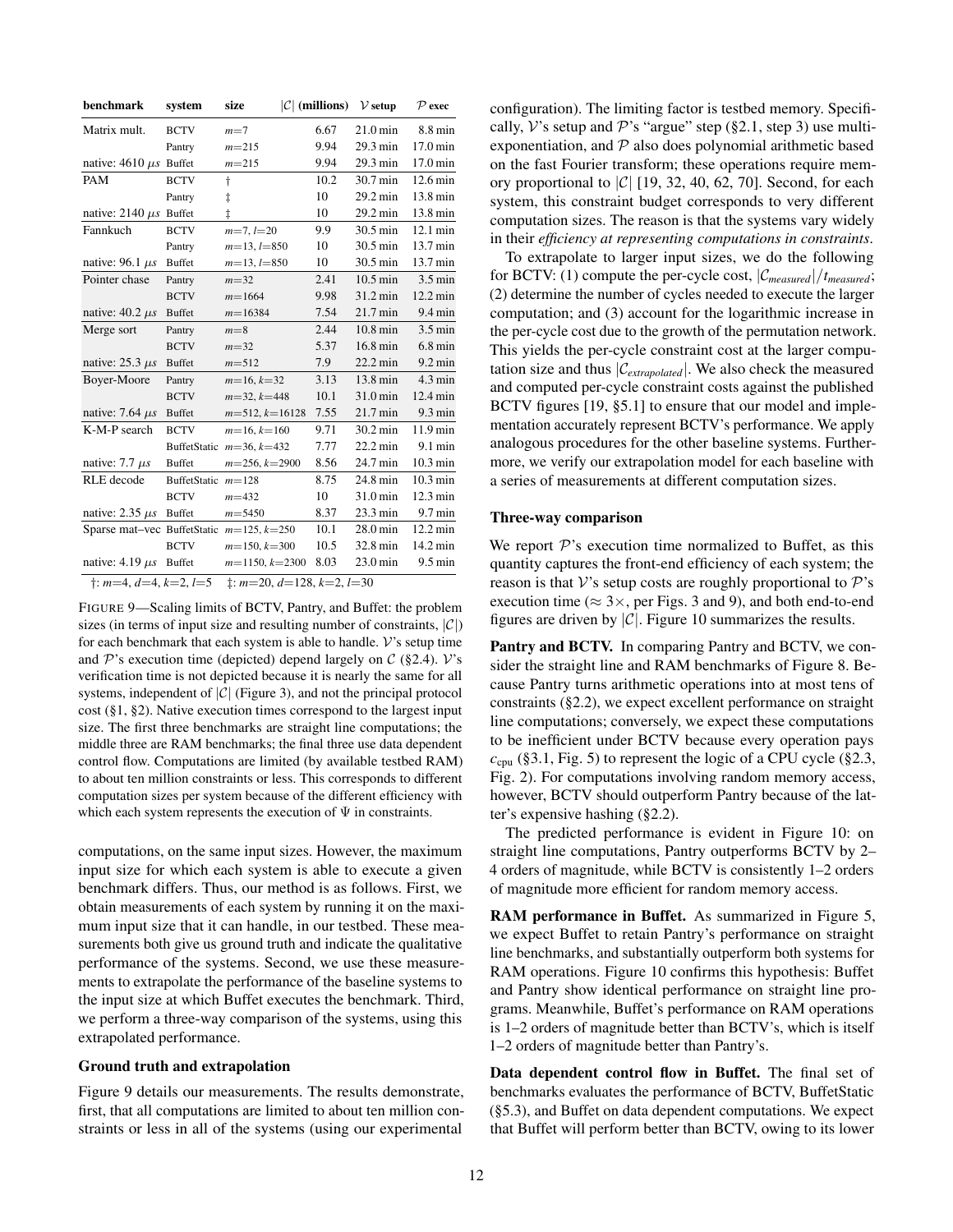<span id="page-12-1"></span>

FIGURE 10—Comparative performance evaluation: P's execution time, normalized to Buffet. V's setup time is roughly proportional, and both track  $|C|$  ([§2.4,](#page-4-0) Fig. [3\)](#page-4-1). For each benchmark, we extrapolate the performance of BCTV, Pantry, and/or BuffetStatic on the input size for which Buffet completed the computation ([§5.4\)](#page-10-0). All systems run on the same back-end ([§2.1,](#page-2-1) [§5.3\)](#page-10-2); thus, the ratio of end-to-end  $P$  cost is a measure of the relative front-end performance of each system.

overhead for individual arithmetic, logical, and RAM operations. Similarly, we expect that while Buffet and BuffetStatic have identical *per-operation* performance, BuffetStatic will execute many more operations ([§4.2\)](#page-8-2).

In Figure [10,](#page-12-1) it is evident that Buffet exceeds the performance of the other systems by 1–3 orders of magnitude, consistent with expectations. Importantly, the large performance gap between BuffetStatic and Buffet on all benchmarks demonstrates the impact of Buffet's flattening transformation in enabling efficient data dependent control flow in the Pantry model.

### <span id="page-12-2"></span>5.5 Results in context

The foregoing discussion compares front-end performance; we now turn briefly to the more general question of applicability. As discussed in Section [2.4,](#page-4-0) there are two scenarios in which any of these systems can be considered applicable: (1) when  $V$ can save work by verifiable outsourcing, relative to executing locally; and (2) when the system is used for computations that  $V$  cannot perform itself.

An important concept for the first scenario is V's *cross-over point*: the number of instances that  $V$  must outsource before the amortized setup cost drops below the cost of local execution [\[28,](#page-14-14) §8.2; [70,](#page-14-32) §4]. For example, if  $V$  can save 60 ms per instance, it can amortize a 20 minute setup after outsourcing 20,000 instances. Note that  $V$  can only break even when local execution takes more than 6 ms, since this is the minimum cost to check  $P$  ([§2.4,](#page-4-0) Fig. [3\)](#page-4-1). (None of our benchmarks meets this criterion, though matrix multiplication comes close (Fig. [9\)](#page-11-1).)

We briefly discuss the second scenario in Section [2.4.](#page-4-0)

## <span id="page-12-0"></span>6 Related work

As described in the Introduction, there has been an explosion of work in the last few years on implemented systems for generalpurpose verifiable computation based on probabilistic proof systems (PCPs, etc.) and sophisticated cryptography. The literature has grown to the point that we cannot do a complete summary here. However, there is a survey that covers the area [\[78\]](#page-14-11), including works [\[11,](#page-13-12) [44,](#page-14-27) [73,](#page-14-37) [74,](#page-14-20) [76\]](#page-14-10) that are not specifically

relevant here, given Buffet's focus on general-purpose computation with potentially private server inputs.

Buffet builds on Pantry [\[28\]](#page-14-14) and BCTV [\[19\]](#page-14-13). The technical details of these systems were described in Section [2;](#page-1-0) here, we cover their significance and debts.

Pantry builds on Zaatar [\[70\]](#page-14-32) (an improvement on [\[71,](#page-14-9) [72\]](#page-14-36); this line of work refines the PCP-based interactive argument protocol of IKO [\[46\]](#page-14-25)) and on Pinocchio [\[62\]](#page-14-8) (an implementation of GGPR [\[40\]](#page-14-17), which itself is described in Section [2.1\)](#page-2-1). Pantry's central contribution is extending verifiable computation to allow the programmer to work with state. Its core abstraction is a verifiable block store, which enables applications under certain usage regimes (MapReduce, remote databases, and private server state). Using this block store for RAM, however, is prohibitively expensive (as experiments reveal).

Our other foundation, BCTV [\[19\]](#page-14-13), is the most recent in a line of work [\[15,](#page-14-34) [16\]](#page-14-12) that supports a general programming interface, including RAM and control flow constructs. The central contributions here are the decision to represent a general-purpose CPU in constraints, and the permutation network approach to verifying RAM. BCTV comprises a front-end, described in Section [2.3,](#page-3-0) and a highly optimized implementation of Pinocchio's protocol, described in Section [5.3.](#page-10-2)

Several systems have applied and built on these foundations. For example, Trueset handles set operations efficiently, by refining GGPR and Pinocchio [\[52\]](#page-14-18). Like Buffet, Trueset uses the front-end strategy of line-by-line compilation; it could be profitably integrated with Buffet. In a similar vein, Backes et al. [\[12\]](#page-13-13) extend Pinocchio to efficiently support operations where the prover receives the input from a trusted third party and the verifier learns only the output. As another example, ZØ [\[37\]](#page-14-16) extends C#; ZØ uses Pinocchio or ZQL [\[36\]](#page-14-57), with the selection controlled by sophisticated cost models, to compile code regions that invoke zero-knowledge features. As a final example, some works [\[14,](#page-13-4) [34\]](#page-14-33) use the same back-end that Buffet does and, in lieu of a front-end, manually write constraints that work in the execution model of Pantry, Zaatar, and Pinocchio; the goal is to extend the Bitcoin protocol to provide anonymity.

Recent work [\[18\]](#page-14-58) has combined BCTV with theoretical foun-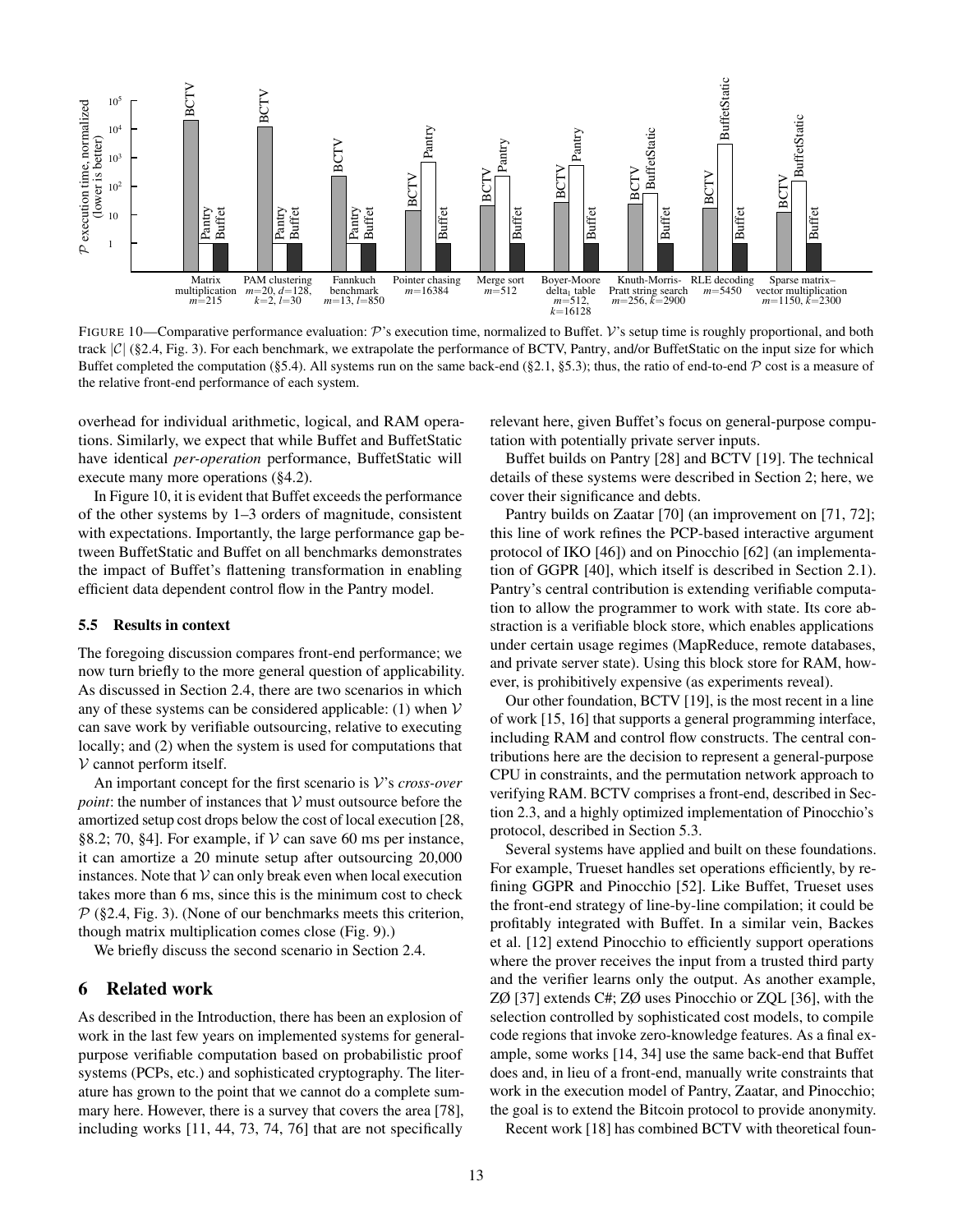dations for the back-end [\[22\]](#page-14-22) that make the verifier's setup work (and the prover's memory requirement) independent of the computation length. Although this is an exciting development, so far the gains are mostly theoretical. For instance, the verifier must still do expensive setup work (proportional to the cost of representing the verifier's checking step in constraints), and the prover's computational costs are many orders of magnitude more than in Pantry, BCTV, and Buffet.

Section [4](#page-7-0) adapts the idea of loop flattening, which has been described in other contexts [\[42,](#page-14-47) [48,](#page-14-48) [50,](#page-14-49) [65\]](#page-14-50). Unlike Buffet, none of these systems handle control statements (break and continue); also, Buffet supports irregular loop nests whereas some of the prior techniques handle only regular loop nests. Macah [\[79\]](#page-14-51) uses loop flattening in the context of a programming language and compiler for FPGAs. Like Buffet, Macah appears to be able to handle break and continue; however, few details are given, so the precise relationship is unclear.

## <span id="page-13-5"></span>7 Summary, discussion, and future work

The experimental results ([§5.4\)](#page-10-0) demonstrate that Buffet achieves its goals. RAM operations are dramatically less expensive than in BCTV and Pantry, and they incur no overhead unless used. Data dependent control flow is supported and is again substantially less expensive than in BCTV.

Nevertheless, Buffet has some limitations as compared to BCTV. First, Buffet's circuits are not universal, in the sense that BCTV uses the term (recall that BCTV's constraints work for all computations that satisfy a bound on execution time). In practice, however, BCTV would need thousands of constraint sets. This is because BCTV's constraints have three parameters  $(t, |x_{\Psi}|, |x|)$  [\[19\]](#page-14-13). Supposing that we construct constraints for exponentially increasing values of each, we would require roughly  $n = (\log_2 M)^3$  constraint sets, where *M* upper-bounds the parameters; for  $M = 32000$  [\[19\]](#page-14-13),  $n \approx 3000$ .

Moreover, we have assumed throughout that Buffet and BCTV have similar per-instance verification costs ([§1,](#page-0-0) [§2.1,](#page-2-1) [§2.4,](#page-4-0) [§5\)](#page-9-1). In reality, BCTV's are strictly higher:  $x_{\Psi}$  is an input to C, and thus contributes to V's per-instance cost ([§2.4,](#page-4-0) Fig. [3\)](#page-4-1). The verifier can amortize this additional cost over multiple runs of Ψ—but this induces the same amortization regime as Buffet, Pantry, and Pinocchio (albeit with less to amortize for each  $\Psi$ ).

A second comparative limitation is expressiveness. In principle, TinyRAM supports any programming language that compiles to machine instructions ([§4.3\)](#page-9-0). However, Buffet's disadvantage here is not clear cut: although Buffet's approach has implications for the programming *languages* that it can support, it does not necessarily sacrifice support for particular program *constructs*. In more detail, the absence of a machine abstraction means that Buffet cannot support function pointers in C ([§4.3\)](#page-9-0). More generally, Buffet cannot efficiently compile code that controls an abstract machine's program counter at runtime, such as object-oriented constructs in C++ or Java, which involve indirection through a dispatch table. On the other hand, there are programming languages in which polymorphism and other language features do not require direct manipulation of the

program counter. For example, polymorphism in Haskell [\[64\]](#page-14-59) and Rust [\[5\]](#page-13-14) works statically [\[77\]](#page-14-60); and some Standard ML [\[58\]](#page-14-61) compilers transform higher-order function calls (a powerful construct) into a form with no indirect dispatching [\[31,](#page-14-62) [35,](#page-14-63) [66\]](#page-14-64).

Based on this discussion, we conjecture that Buffet's compiler can map a rich set of higher-level programming language features to economical representations in Buffet's execution model. This conjecture implies that higher-level programmability does not require a machine abstraction, given a suitable choice of programming language. In fact, there is a broader research question here: if a computation is to be compiled to constraints (or non-deterministic circuits), what is the right combination of programming language and execution model? We leave these questions to the future.

For the present, there are two vantages from which one can summarize Buffet. One view is that Buffet has the same limitation of all systems in this research area ([§6\)](#page-12-0): overhead for the prover is simply too high to be useful for general applications. Thus, applicability is restricted to situations when the costs of the protocol are acceptable for one reason or another, as discussed briefly in Section [5.5](#page-12-2) and explored at length elsewhere [\[28\]](#page-14-14) (other examples include [\[14,](#page-13-4) [34,](#page-14-33) [37\]](#page-14-16)). The other view is that verifiable computation as an area has tremendous potential and that—within the context of this area—Buffet strikes a sensible balance between cost and programmability.

#### Acknowledgements

We thank Max Howald for his valuable contribution to the implementation and evaluation in this work. Helpful comments by Eli Ben-Sasson, Alessandro Chiesa, Josh Leners, Bryan Parno, and Justin Thaler improved this draft. The Texas Advanced Computing Center (TACC) at UT supplied computing resources. This work was supported by ONR grant N000141410469; NSF grants 1040083, 1048269, 1055057, and 1423249; a Sloan Fellowship; and an Intel Early Career Faculty Award.

Buffet's source code is publically available [\[1\]](#page-13-8).

## References

- <span id="page-13-8"></span>[1] <https://github.com/pepper-project>.
- <span id="page-13-11"></span>[2] PAPI: Performance API. <http://icl.cs.utk.edu/papi/>.
- <span id="page-13-6"></span>[3] <https://github.com/scipr-lab/libsnark>, 2014.
- <span id="page-13-9"></span>[4] <http://clang.llvm.org>, 2014.
- <span id="page-13-14"></span>[5] The Rust programming language. <http://www.rust-lang.org>, 2014.
- <span id="page-13-10"></span>[6] K. R. Anderson and D. Rettig. Performing Lisp: Analysis of the Fannkuch benchmark. *ACM SIGPLAN Lisp Pointers*, VII(4), Oct. 1994.
- <span id="page-13-1"></span>[7] S. Arora, C. Lund, R. Motwani, M. Sudan, and M. Szegedy. Proof verification and the hardness of approximation problems. *J. of the ACM*, 45(3):501–555, May 1998.
- <span id="page-13-2"></span>[8] S. Arora and S. Safra. Probabilistic checking of proofs: a new characterization of NP. *J. of the ACM*, 45(1):70–122, Jan. 1998.
- <span id="page-13-3"></span>[9] L. Babai. Trading group theory for randomness. In *STOC*, May 1985.
- <span id="page-13-0"></span>[10] L. Babai, L. Fortnow, L. A. Levin, and M. Szegedy. Checking computations in polylogarithmic time. In *STOC*, May 1991.
- <span id="page-13-12"></span>[11] M. Backes, D. Fiore, and R. M. Reischuk. Verifiable delegation of computation on outsourced data. In *ACM CCS*, Nov. 2013.
- <span id="page-13-13"></span>[12] M. Backes, D. Fiore, and R. M. Reischuk. Nearly practical and privacy-preserving proofs on authenticated data. Cryptology ePrint Archive, Report 2014/617, Aug. 2014.
- <span id="page-13-7"></span>[13] B. Beauquier and E. Darrot. On arbitrary size Waksman networks and their vulnerability. *Parallel Processing Letters*, 12(3–4):287–296, 2002.
- <span id="page-13-4"></span>[14] E. Ben-Sasson, A. Chiesa, C. Garman, M. Green, I. Miers, E. Tromer, and M. Virza. Decentralized anonymous payments from Bitcoin. In *IEEE S&P*, May 2014.